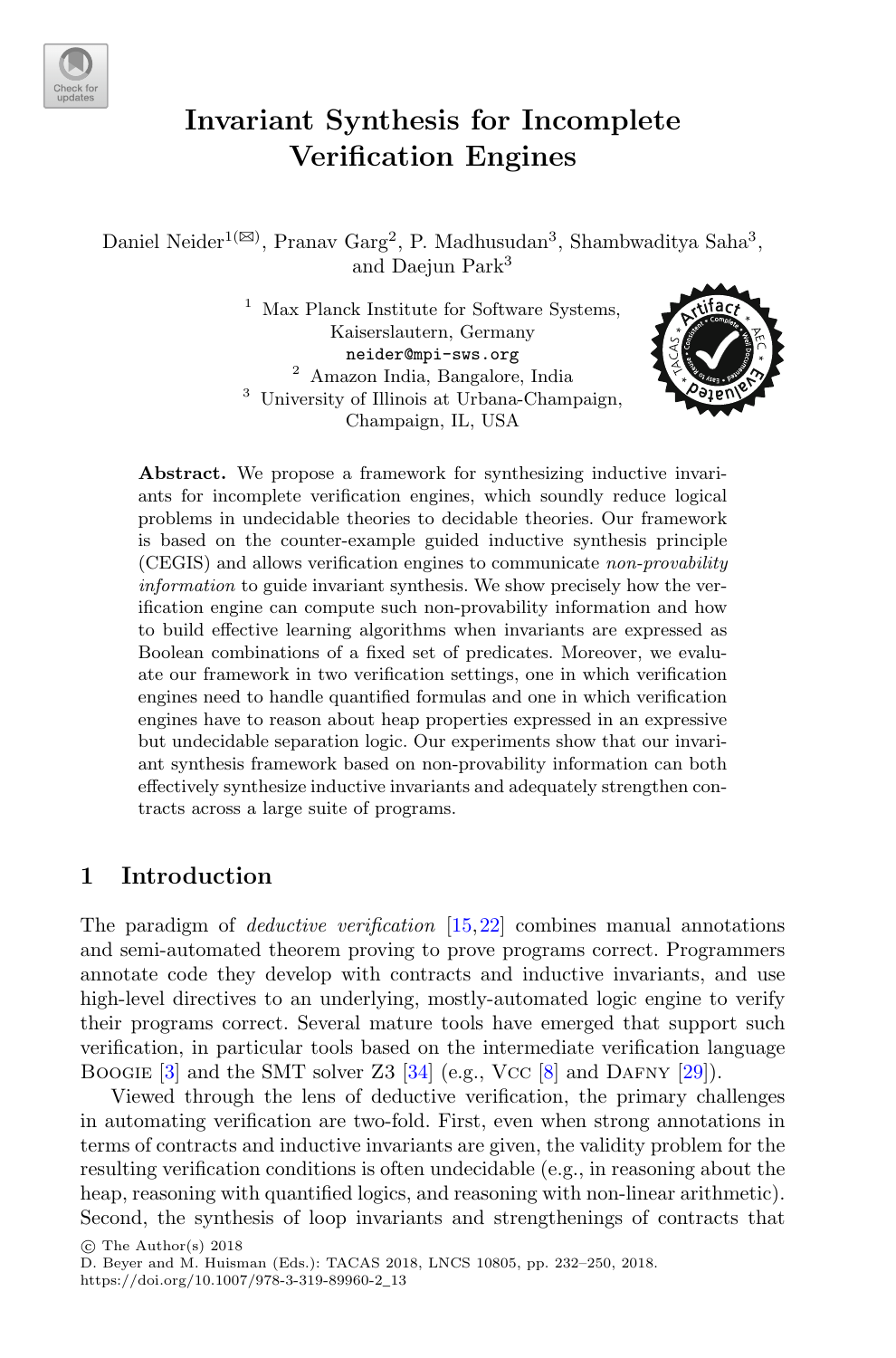prove a program correct needs to be automated so as to lift this burden currently borne by the programmer.

A standard technique to solve the first problem (i.e., intractability of validity checking of verifications conditions) is to build automated, sound but incomplete verification engines for validating verification conditions, thus skirting the undecidability barrier. Several such techniques exist; for instance, for reasoning with quantified formulas, tactics such as model-based quantifier instantiation [\[19](#page-16-2)] are effective in practice, and they are known to be complete in certain settings [\[30](#page-17-2)]. In the realm of heap verification, the so-called *natural proof method* explicitly aims to provide automated and sound but incomplete methods for checking validity of verification conditions with specifications in separation logic [\[7](#page-15-2)[,30](#page-17-2),[39,](#page-17-3)[41\]](#page-17-4).

Turning to the second problem of invariant generation, several techniques have emerged that can synthesize invariants automatically when validation of verification conditions fall in decidable classes. Prominent among these are inter-polation [\[32](#page-17-5)] and IC3/PDR [\[4](#page-15-3),[12\]](#page-16-3). Moreover, a class of counter-example guided inductive synthesis (CEGIS) methods have emerged recently, including the ICE learning model [\[17\]](#page-16-4) for which various instantiations exist [\[17](#page-16-4)[,18](#page-16-5)[,27](#page-17-6),[43\]](#page-17-7). The key feature of the latter methods is a program-agnostic, data-driven learner that learns invariants in tandem with a verification engine that provides concrete program configurations as counterexamples to incorrect invariants.

Although classical invariant synthesis techniques, such as  $H_{\text{OUDINI}}$  [\[14](#page-16-6)], are sometimes used with incomplete verification engines, to the best of our knowledge there is no fundamental argument as to why this should work in general. In fact, we are not aware of any systematic technique for synthesizing invariants when the underlying verification problem falls in an undecidable theory. When verification is undecidable and the engine resorts to sound but incomplete heuristics to check validity of verification conditions, it is unclear how to extend interpolation/IC3/PDR techniques to this setting. Data-driven learning of invariants is also hard to extend since the verification engine typically cannot generate a concrete model for the negation of verification conditions when verification fails. Hence, it cannot produce the concrete configurations that the learner needs.

The main contribution of this paper is a general, learning-based invariant synthesis framework that learns invariants using non-provability information provided by verification engines. Intuitively, when a conjectured invariant results in verification conditions that cannot be proven, the idea is that the verification engine must return information that generalizes the reason for non-provability, hence pruning the space of future conjectured invariants.

Our framework assumes a verification engine for an undecidable theory  $\mathcal U$ that reduces verification conditions to a decidable theory  $\mathcal{D}$  (e.g., using heuristics such as bounded quantifier instantiation to remove universal quantifiers, function unfolding to remove recursive definitions, and so on) that permits producing models for satisfiable formulas. The translation is assumed to be conservative in the sense that if the translated formula in  $\mathcal D$  is valid, then we are assured that the original verification condition is  $U$ -valid. If the verification condition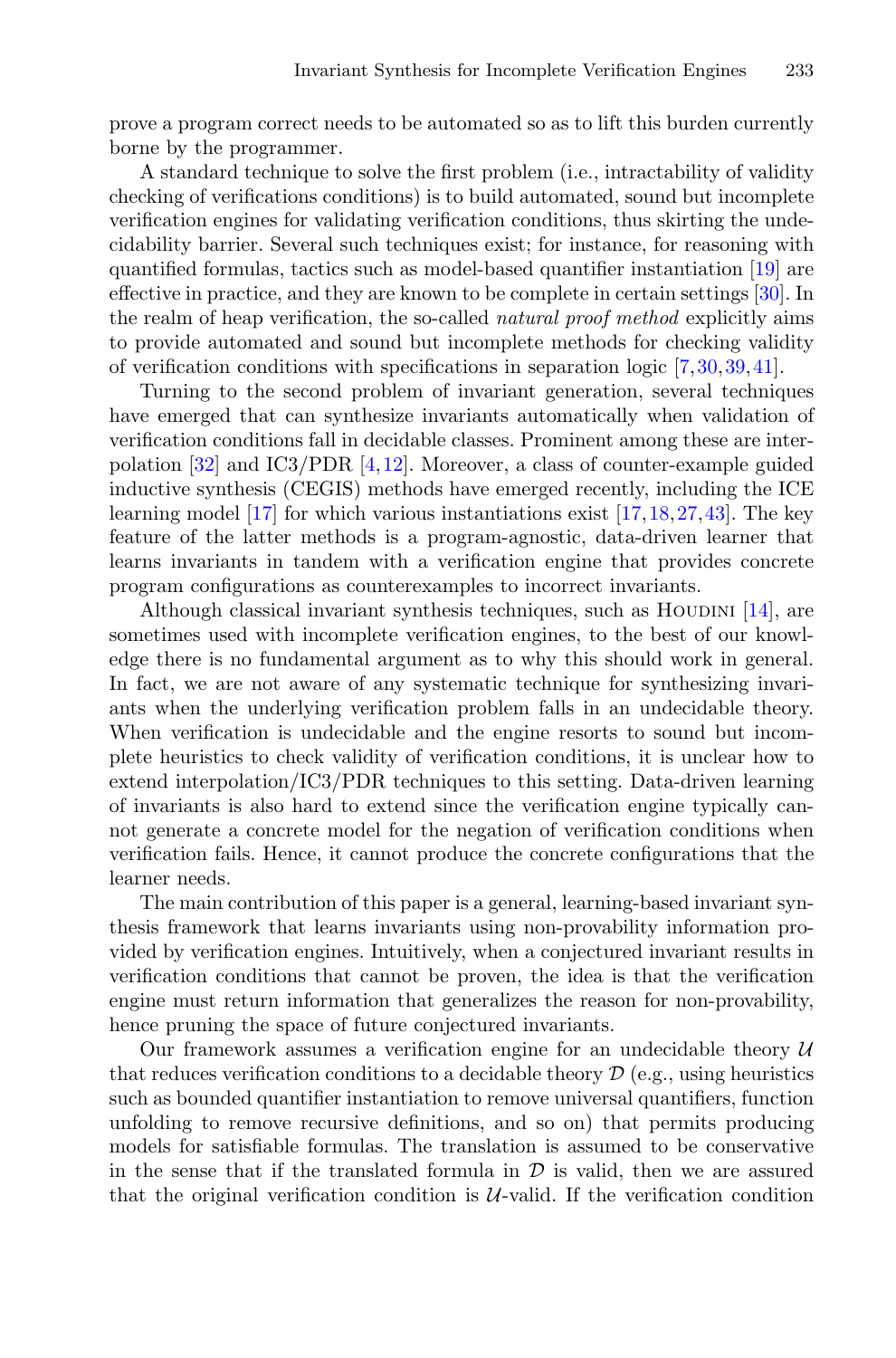is found to be not  $\mathcal{D}\text{-valid}$  (i.e., its negation is satisfiable), on the other hand, our framework describes how to extract non-provability information from the Dmodel. This information is encoded as conjunctions and disjunctions in a Boolean theory B, called *conjunctive/disjunctive non-provability information (CD-NPI)*, and communicated back to the learner. To complete our framework, we show how the formula-driven problem of learning expressions from CD-NPI constraints can be reduced to the data-driven ICE model. This reduction allows us to use a host of existing ICE learning algorithms and results in a robust invariant synthesis framework that guarantees to synthesize a provable invariant if one exists.

However, our CD-NPI learning framework has non-trivial requirements on the verification engine, and building or adapting appropriate engines is not straightforward. To show that our framework is indeed applicable and effective in practice, our second contribution is an application of our technique to the verification of dynamically manipulated data-structures against rich logics that combine properties of structure, separation, arithmetic, and data. More precisely, we show how *natural proof verification engines* [\[30,](#page-17-2)[39\]](#page-17-3), which are sound but incomplete verification engines that translate a powerful undecidable separation logic called Dryad to decidable logics, can be fit into our framework. Moreover, we implement a prototype of such a verification engine on top of the program verifer Boogie [\[3\]](#page-15-0) and demonstrate that this prototype is able to fully automatically verify a large suite of benchmarks, containing standard algorithms for manipulating singly and doubly linked lists, sorted lists, as well as balanced and sorted trees. Automatically synthesizing invariants for this suite of heap-manipulating programs against an expressive separation logic is very challenging, and we do not know of any other technique that can automatically prove all of them. Thus, we have to leave a comparison to other approaches for future work.

In addition to verifying heap properties, we successfully applied our framework to the verification of programs against specifications with universal quantification, which occur, for instance, when defining recursive properties. Details can be found in an extended version of this paper [\[35](#page-17-8)], which also contains further material (e.g., proofs) that had to be omitted due to space constraints.

To the best of our knowledge, our technique is the first to systematically address the problem of invariant synthesis for incomplete verification engines that work by soundly reducing undecidable logics to decidable ones. We believe our experimental results provide the first evidence of the tractability of this important problem.

#### **Related Work**

Techniques for invariant synthesis include abstract interpretation [\[10\]](#page-16-7), interpolation [\[32](#page-17-5)], IC3 [\[4\]](#page-15-3), predicate abstraction [\[2\]](#page-15-4), abductive inference [\[11\]](#page-16-8), as well as synthesis algorithms that rely on constraint solving [\[9,](#page-16-9)[20](#page-16-10)[,21](#page-16-11)]. Complementing them are data-driven invariant synthesis techniques based on learning, such as Daikon  $\begin{bmatrix} 13 \end{bmatrix}$  that learn likely invariants, and HOUDINI  $\begin{bmatrix} 14 \end{bmatrix}$  and ICE  $\begin{bmatrix} 17 \end{bmatrix}$  that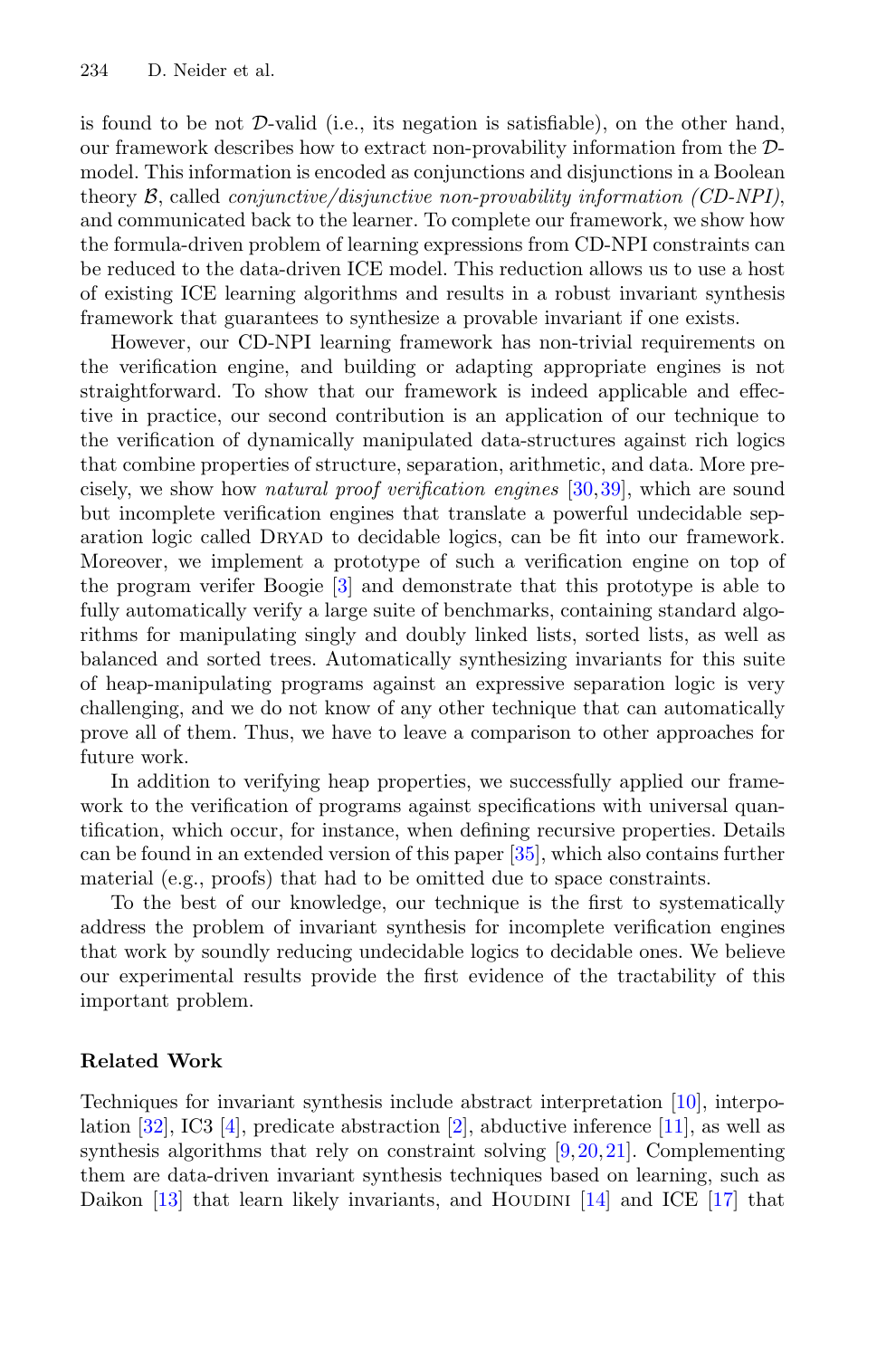learn inductive invariants. The latter typically requires a teacher that can generate counter-examples if the conjectured invariant is not adequate or inductive. Classically, this is possible only when the verification conditions of the program fall in decidable logics. In this paper, we investigate data-driven invariant synthesis for incomplete verification engines and show that the problem can be reduced to ICE learning if the learning algorithm learns from non-provability information and produces hypotheses in a class that is restricted to positive Boolean formulas over a fixed set of predicates. Data-driven synthesis of invariants has regained recent interest [\[16](#page-16-13),[17,](#page-16-4)[27](#page-17-6)[,37](#page-17-9),[38,](#page-17-10)[43](#page-17-7)[–47\]](#page-18-0) and our work addresses an important problem of synthesizing invariants for programs whose verification conditions fall in undecidable fragments.

Our application to learning invariants for heap-manipulating programs builds upon DRYAD  $[39,41]$  $[39,41]$ , and the natural proof technique line of work for heap verification developed by Qiu et al. Techniques, similar to DRYAD, for automated reasoning of dynamically manipulated data structure programs have also been proposed in [\[6](#page-15-5)[,7](#page-15-2)]. However, unlike our current work, none of these works synthesize heap invariants. Given invariant annotations in their respective logics, they provide procedures to validate if the verification conditions are valid. There has also been a lot of work on synthesizing invariants for separation logic using shape analysis [\[5,](#page-15-6)[28,](#page-17-11)[42](#page-17-12)]. However, most of them are tailored for memory safety and shallow properties rather than rich properties that check full functional correctness of data structures. Interpolation has also been suggested recently to synthesize invariants involving a combination of data and shape properties [\[1\]](#page-15-7). It is, however, not clear how the technique can be applied to a more complicated heap structure, such as an AVL tree, where shape and data properties are not cleanly separated but are intricately connected. Recent work also includes synthesizing heap invariants in the logic from [\[23](#page-16-14)] by extending IC3 [\[24,](#page-16-15)[25\]](#page-16-16).

In this work, our learning algorithm synthesizes invariants over a fixed set of predicates. When all programs belong to a specific class, such as the class of programs manipulating data structures, these predicates can be uniformly chosen using templates. Investigating automated ways for discovering candidate predicates is a very interesting future direction. Related work in this direction includes recent works [\[37](#page-17-9)[,38](#page-17-10)].

# **2 An Invariant Synthesis Framework for Incomplete Verification Engines**

In this section, we develop our framework for synthesizing inductive invariants for incomplete verification engines, using a counter-example guided inductive synthesis approach. We do this in the setting where the hypothesis space consists of formulas that are Boolean combinations of a fixed set of predicates  $P$ , which need not be finite for the general framework—when developing concrete learning algorithms later, we will assume  $P$  is a finite set of predicates. For the rest of this section, let us fix a program  $P$  that is annotated with assertions (and possibly with some partial annotations describing pre-conditions, post-conditions, and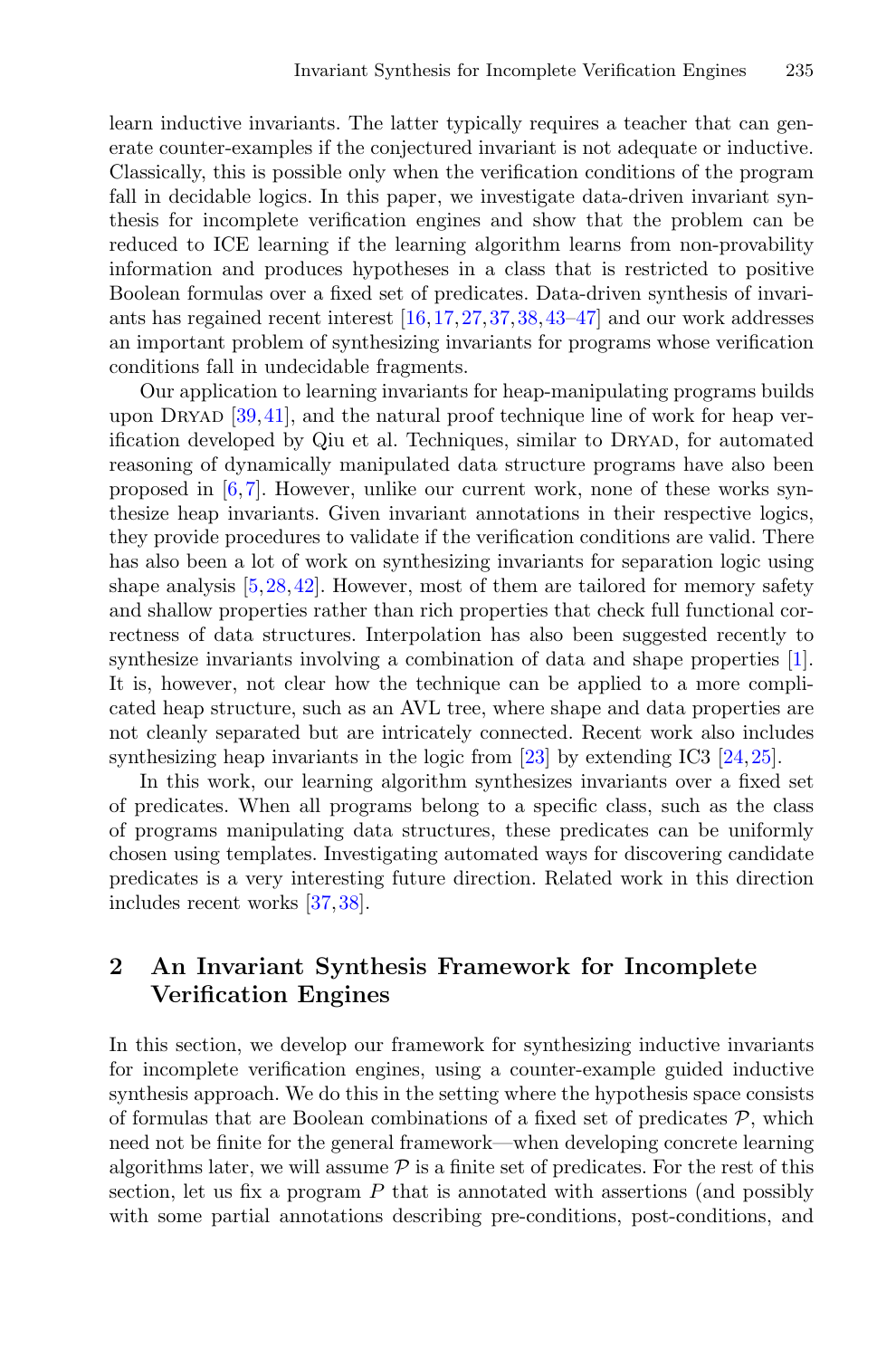

- $\mathcal{H}$  The hypothesis class of invariants
- $U$  The underlying theory of the program; undecidable
- $D$  The theory that the verification engine soundly reduces verification conditions to; decidable and can produce models
- $\beta$  The theory of propositional logic that the verification engine uses to communicate to the invariant synthesis engine

<span id="page-4-0"></span>**Fig. 1.** A non-provability information (NPI) framework for invariant synthesis

assertions). Moreover, we refer to a formula  $\alpha$  being weaker (or stronger) than β in a logic L, and by this we mean that  $\vdash_{\mathcal{L}} \beta \Rightarrow \alpha$  (or  $\vdash_{\mathcal{L}} \alpha \Rightarrow \beta$ ), respectively, where  $\vdash_{\mathcal{L}} \varphi$  means that  $\varphi$  is valid in  $\mathcal{L}$ .

Figure [1](#page-4-0) depicts our general framework of invariant synthesis when verification is undecidable. We fix several parameters for our verification effort. First, let us assume a uniform signature for logic, in terms of constant symbols, relation symbols, functions, and types. We will, for simplicity of exposition, use the same syntactic logic for the various logics  $U, D, B$  in our framework as well as for the logic  $H$  used to express invariants.

Let us fix  $U$  as the underlying theory that is ideally needed for validating the verification conditions that arise for the program; we presume validity of formulas in  $\mathcal U$  is undecidable. Since  $\mathcal U$  is an undecidable theory, the engine will resort to sound approximations (e.g., using bounded quantifier instantiations using mechanisms such as triggers [\[33](#page-17-13)], bounded unfolding of recursive functions, or natural proofs [\[30,](#page-17-2)[39\]](#page-17-3)) to reduce this logical task to a *decidable* theory D. This reduction is assumed to be sound in the sense that if the resulting formulas in  $\mathcal D$ are valid, then the verification conditions are valid in  $\mathcal U$  as well. If a formula is found *not valid* in  $\mathcal{D}$ , then we require that the logic solver for  $\mathcal{D}$  returns a model for the negation of the formula.<sup>[1](#page-4-1)</sup> Note that this model may not be a model for the negation of the formula in  $\mathcal{U}$ .

Moreover, we fix a hypothesis class  $H$  for invariants consisting of *positive* Boolean combination of predicates in a fixed set of predicates  $P$ . Note that restricting to *positive* formulas over  $P$  is not a restriction, as one can always add negations of predicates to  $P$ , thus effectively synthesizing any Boolean combination of predicates. The restriction to positive Boolean formulas is in fact desirable, as it allows restricting invariants to *not* negate certain predicates,

<span id="page-4-1"></span>Note that our framework requires model construction in the theory  $D$ . Hence, incomplete logic solvers for  $U$  that simply time out after some time threshold or search for a proof of a particular kind and give up otherwise are not suitable candidates.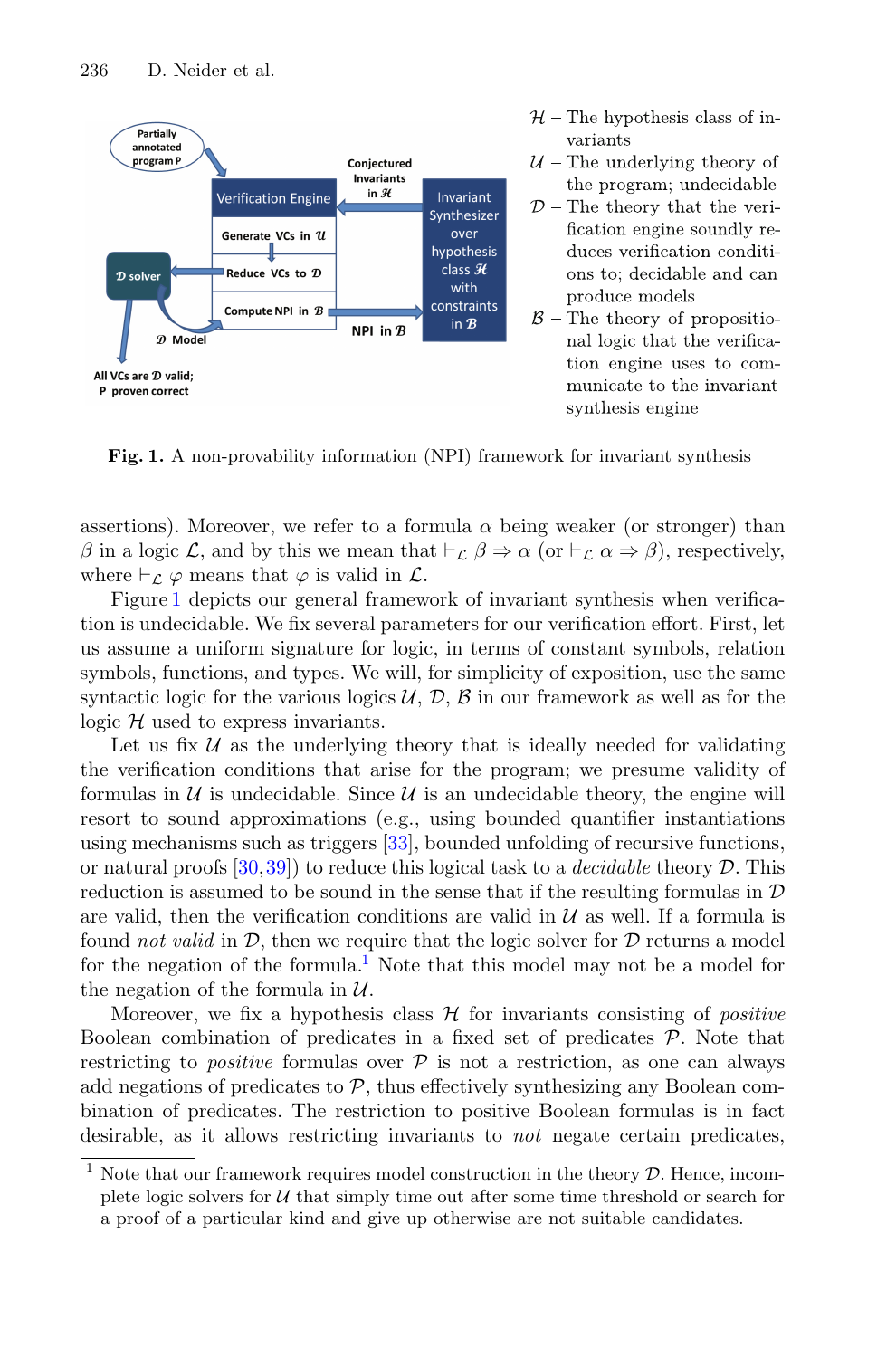which is useful when predicates have intuitionistic definitions (as several recursive definitions of heap properties do).

The invariant synthesis proceeds in rounds, where in each round the synthesizer proposes invariants in  $H$ . The verification engine generates verification conditions in accordance to these invariants in the underlying theory  $U$ . It then proceeds to translate them into the decidable theory  $D$ , and gives them to a solver that decides validity in the theory  $\mathcal D$ . If the verification conditions are found to be D-valid, then by virtue of the fact that the verification engine reduced VCs in a sound fashion to  $\mathcal{D}$ , we are done proving the program  $P$ .

However, if the formula is found not to be D-valid, the solver returns a D-model for the negation of the formula. The verification engine then extracts from this model certain *non-provability information (NPI)*, expressed as Boolean formulas in a Boolean theory  $\mathcal{B}$ , that captures more general reasons why the verification failed (the rest of this section is devoted to developing this notion of non-provability information). This non-provability information is communicated to the synthesizer, which then proceeds to synthesize a new conjecture invariant that satisfies the non-provability constraints provided in all previous rounds.

In order for the verification engine to extract meaningful non-provability information, we make the following natural assumption, called *normality*, which essentially states that the engine can do at least some minimal Boolean reasoning (if a Hoare triple is not provable, then Boolean weakenings of the precondition and Boolean strengthening of the post-condition must also be unprovable):

#### **Definition 1.** *A verification engine is* normal *if it satisfies two properties:*

- *1. if the engine cannot prove the validity of the Hoare triple*  $\{\alpha\} s\{\gamma\}$  *and*  $\vdash_{\mathcal{B}}$  $\delta \Rightarrow \gamma$ *, then it cannot prove the validity of the Hoare triple*  $\{\alpha\}s\{\delta\}$ *; and*
- 2. if the engine cannot prove the validity of the Hoare triple  $\{\gamma\}s\{\beta\}$  and  $\vdash_{\beta}$  $\gamma \Rightarrow \delta$ , then it cannot prove the validity of the Hoare triple  $\{\delta\} s\{\beta\}$ .

The remainder of this section is now structured as follows. In Sect. [2.1,](#page-5-0) we first develop an appropriate language to communicate non-provability constraints, which allow the learner to appropriately weaken or strengthen a future hypothesis. It turns out that *pure conjunctions* and *pure disjunctions* over P, which we term *CD-NPI constraints* (conjunctive/disjunctive non-provability information constraints), are sufficient for this purpose. We also describe concretely how the verification engine can extract this non-provability information from D-models that witness that negations of VCs are satisfiable. Then, in Sect. [2.2,](#page-8-0) we show how to build learners for CD-NPI constraints by reducing this learning problem to another, well-studied learning framework for invariants called ICE learning. Section [2.3](#page-10-0) argues the soundness of our framework and guarantees of convergence.

#### <span id="page-5-0"></span>**2.1 Conjunctive/Disjunctive Non-provability Information**

We assume that the underlying decidable theory  $\mathcal D$  is stronger than propositional theory  $\beta$ , meaning that every valid statement in  $\beta$  is valid in  $\mathcal D$  as well.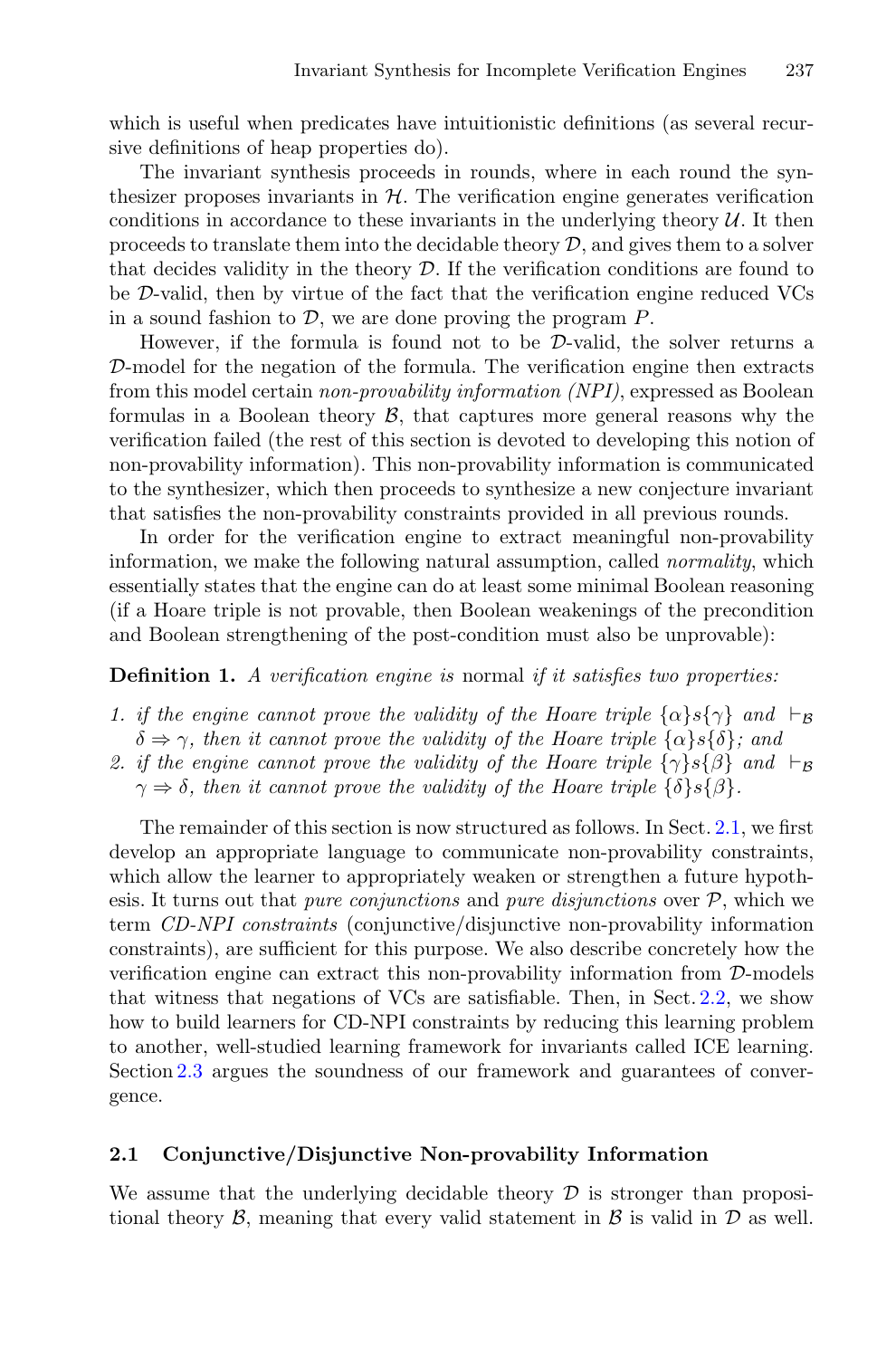The reader may want to keep the following as a running example where  $\mathcal D$  is the decidable theory of uninterpreted functions and linear arithmetic, say. In this setting, a formula is  $\beta$ -valid if, when treating atomic formulas as Boolean variables, the formula is propositionally valid. For instance,  $f(x) = y \Rightarrow f(f(x)) = f(y)$ will not be B-valid though it is D-valid, while  $f(x) = y \vee \neg(f(x) = y)$  is B-valid.

To formally define CD-NPI constraints and their extraction from a failed verification attempt, let us first introduce the following notation. For any  $U$ -formula  $\varphi$ , let *approx*  $(\varphi)$  denote the D-formula that the verification engine generates such that the D-validity of  $approx(\varphi)$  implies the U-validity of  $\varphi$ . Moreover, for any Hoare triple  $\{\alpha\}s\{\beta\}$ , let  $VC(\{\alpha\}s\{\beta\})$  denote the verification condition corresponding to the Hoare triple that the verification engine generates.

Let us now assume, for the sake of a simpler exposition, that the program has a single annotation hole A where we need to synthesize an inductive invariant and prove the program correct. Further, suppose the learner conjectures an annotation  $\gamma$  as an inductive invariant for the annotation hole A, and the verification engine fails to prove the verification condition corresponding to a Hoare triple  $\{\alpha\}s\{\beta\}$ , where either  $\alpha$ ,  $\beta$ , or both could involve the synthesized annotation. This means that the negation of  $approx(VC({\lbrace \alpha \rbrace s{\lbrace \gamma \rbrace \rbrace}))$  is D-satisfiable and the verification engine needs to extract non-provability information from a model of it. To this end, we assume that every program snippet s has been augmented with a set of ghost variables  $g_1, \ldots, g_n$  that track the predicates  $p_1, \ldots, p_n$  mentioned in the invariant (i.e., these ghost variables are assigned the values of the predicates). The valuation  $v = \langle v_1, \ldots, v_n \rangle$  of the ghost variables in the model before the execution of s and the valuation  $v' = \langle v'_1, \ldots, v'_n \rangle$  after the execution of s can then be used to derive non-provability information, as we describe shortly.

The type of non-provability information the verification engine extracts depends on where the annotation appears in a Hoare triple  $\{\alpha\}s\{\beta\}$ . More specifically, the synthesized annotation might appear in  $\alpha$ , in  $\beta$ , or in both. We now handle all three cases individually.

– Assume the verification of a Hoare triple of the form  $\{\alpha\}s\{\gamma\}$  fails (i.e., the verification engine cannot prove a verification condition where the precondition  $\alpha$  is a user-supplied annotation and the post-condition is the synthesized annotation  $\gamma$ ). Then,  $approx(VC({\{\alpha\}s{\{\gamma\}}))$  is not D-valid, and the decision procedure for D would generate a model for its negation.

Since  $\gamma$  is a positive Boolean combination, the reason why  $v'$  does not satisfy  $\gamma$  is due to the variables mapped to *false* by  $v'$ , as any valuation extending this will not satisfy  $\gamma$ . Intuitively, this means that the D-solver is not able to prove the predicates in  $P_{false} = \{p_i \mid v'_i = \text{false}\}\.$  In other words,  $\{\alpha\}s\{\bigvee P_{false}\}\$  is unprovable (a witness to this fact is the model of the negation of  $approx(VC({\{\alpha\}s{\{\gamma\}}))$  from which the values  $v'$  are derived). Note that any invariant  $\gamma'$  that is stronger than  $\bigvee P_{false}$  will result in an unprovable VC due to the verification engine being normal. Consequently we can choose  $\chi = \bigvee P_{false}$  as the weakening constraint, demanding that future invariants should not be stronger than  $\chi$ .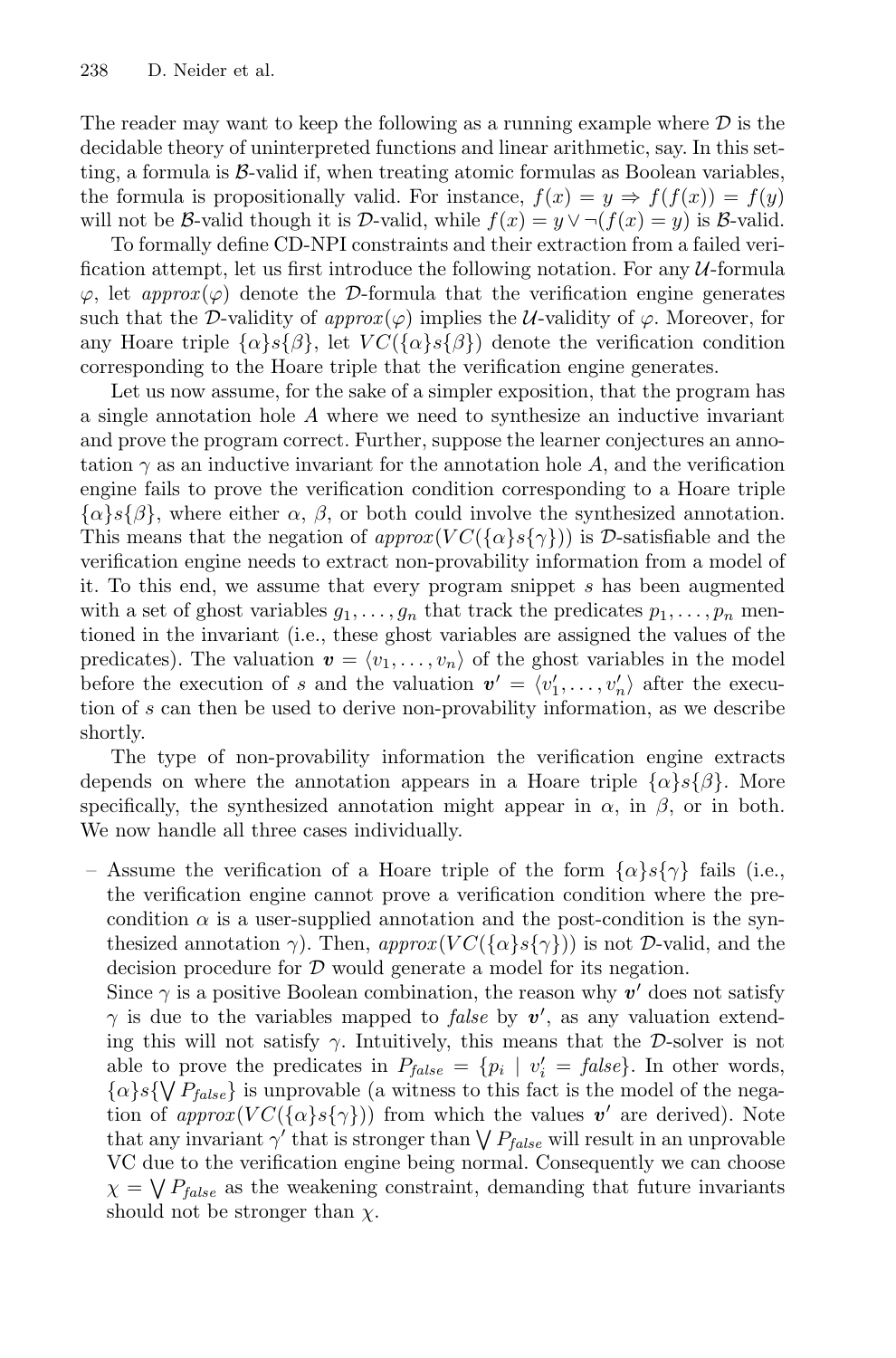The verification engine now communicates  $\chi$  to the synthesizer, asking it never to conjecture in future rounds invariants  $\gamma''$  that are stronger than  $\gamma$ (i.e., such that  $\nvdash_{\mathcal{B}} \gamma'' \Rightarrow \chi$ ).

- The next case is when a Hoare triple of the form  $\{\gamma\}s\{\beta\}$  fails to be proven (i.e., the verification engine cannot prove a verification condition where the post-condition  $\beta$  is a user-supplied annotation and the pre-condition is the synthesized annotation  $\gamma$ ). Using similar arguments as above, the *conjunction*  $\eta = \Lambda \{p_i \mid v_i = \text{true}\}\$  of the predicates mapped to *true* by *v* in the corresponding D-model gives a stronger precondition  $\eta$  such that  $\{\eta\}s\{\alpha\}$  is not provable. Hence,  $\eta$  is a valid *strengthening* constraint. The verification engine now communicates  $\eta$  to the synthesizer, asking it never to conjecture in future rounds invariants  $\gamma''$  that are weaker than  $\eta$  (i.e., such that  $\nvdash_{\mathcal{B}} \eta \Rightarrow \gamma''$ ).
- Finally, consider the case when the Hoare triple is of the form  $\{\gamma\}s\{\gamma\}$  and fails to be proven (i.e., the verification engine cannot prove a verification condition where the pre- and post-condition is the synthesized annotation γ). In this case, the verification engine can offer advice on how γ can be strengthened *or* weakened to avoid this model. Analogous to the two cases above, the verification engine extracts a pair of formulas  $(\eta, \chi)$ , called an *inductivity constraint*, based on the variables mapped to *true* by *v* and to *false* by *v* . The meaning of such a constraint is that the invariant synthesizer must conjecture in future rounds invariants  $\gamma''$  such that either  $\nvdash_{\mathcal{B}} \eta \Rightarrow \gamma''$ or  $\nvdash_{\mathcal{B}} \gamma'' \Rightarrow \chi$  holds.

This leads to the following scheme, where  $\gamma$  denotes the conjectured invariant:

- When a Hoare triple of the form  $\{\alpha\}s\{\gamma\}$  fails, the verification engine returns the B-formula  $\bigvee_{i|v'_i = false} p_i$  as a weakening constraint.
- When a Hoare triple of the form  $\{\gamma\}s\{\beta\}$  fails, the verification engine returns the B-formula  $\bigwedge_{i|v_i = true} p_i$  as a strengthening constraint.
- When a Hoare triple of the form  $\{\gamma\}s\{\gamma\}$  fails, the verification engine returns the pair  $(\bigwedge_{i|v_i = true} p_i, \bigvee_{i|v'_i = false} p_i)$  of B-formulas as an inductivity constraint.

It is not hard to verify that the above formulas are proper strengthening and weakening constraints, in the sense that *any* inductive invariant must satisfy these constraints. This motivates the following form of non-provability information.

**Definition 2 (CD-NPI Samples).** *Let* P *be a set of predicates. A* CD-NPI sample *(short for* conjunction-disjunction-NPI sample) is a triple  $\mathfrak{S} = (W, S, I)$ *consisting of*

- *a finite set* W *of disjunctions over* P *(weakening constraints);*
- *a finite set* S *of conjunctions over* P *(strengthening constraints); and*
- *a finite set* I *of pairs, where the first element is a conjunction and the second is a disjunction over* P *(inductivity constraints).*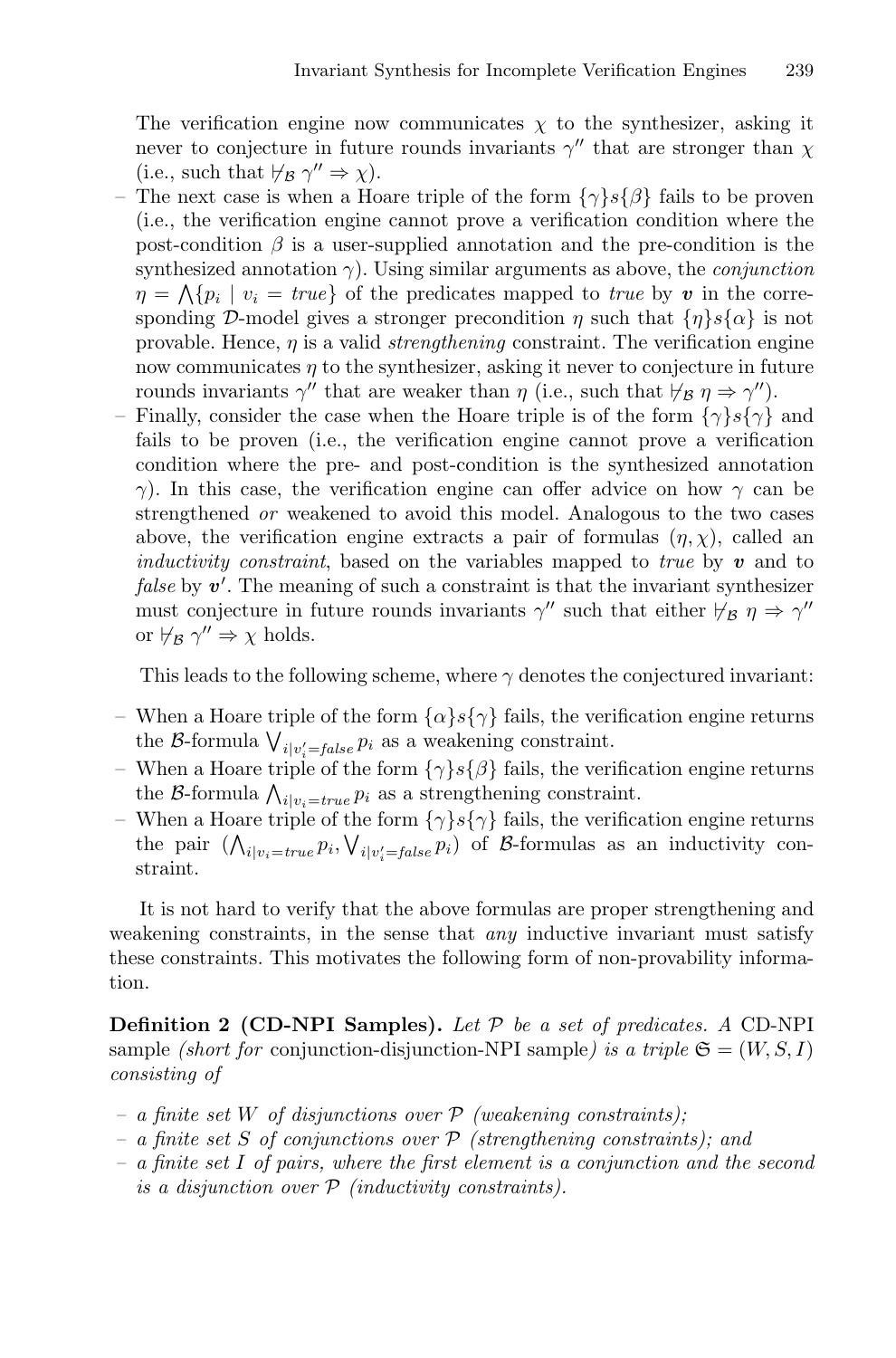*An annotation*  $\gamma$  *is* consistent *with a CD-NPI sample*  $\mathfrak{S} = (W, S, I)$  *if*  $\nvdash_{\mathcal{B}}$  $\gamma \Rightarrow \chi$  *for each*  $\chi \in W$ ,  $\forall$   $\beta$   $\eta \Rightarrow \gamma$  *for each*  $\eta \in S$ , and  $\forall$   $\beta$   $\eta \Rightarrow \gamma$  *or*  $\forall$   $\beta$   $\gamma \Rightarrow \chi$ *for each*  $(\eta, \chi) \in I$ .

A CD-NPI learner is an effective procedure that synthesizes, given an CD-NPI sample, an annotation  $\gamma$  consistent with the sample. In our framework, the process of proposing candidate annotations and checking them repeats until the learner proposes a valid annotation or it detects that no valid annotation exists (e.g., if the class of candidate annotations is finite and all annotations are exhausted). We comment on using an CD-NPI learner in this iterative fashion below.

#### <span id="page-8-0"></span>**2.2 Building CD-NPI Learners**

Let us now turn to the problem of building efficient learning algorithms for CD-NPI constraints. To this end, we assume that the set of predicates  $P$  is finite.

Roughly speaking, the CD-NPI learning problem is to synthesize annotations that are positive Boolean combinations of predicates in  $P$  and that are consistent with given CD-NPI samples. Though this is a learning problem where samples are *formulas*, in this section we will reduce CD-NPI learning to a learning problem from *data*. In particular, we will show that CD-NPI learning reduces to the ICE learning framework for learning positive Boolean formulas. The latter is a well-studied framework, and the reduction allows us to use efficient learning algorithms developed for ICE learning in order to build CD-NPI learners.

We now first recap the ICE-learning framework and then reduce CD-NPI learning to ICE learning. Finally, we briefly sketch how the popular HOUDINI algorithm can be seen as an ICE learning algorithm, which, in turn, allows us to use HOUDINI as an CD-NPI learning algorithm.

**The ICE Learning Framework.** Although the ICE learning framework [\[17](#page-16-4)] is a general framework for learning inductive invariants, we consider here the case of learning Boolean formulas. To this end, let us fix a set B of Boolean variables, and let  $H$  be a subclass of positive Boolean formulas over  $B$ , called the hypothesis class, which specifies the admissible solutions to the learning task.

The objective of the (passive) ICE learning algorithm is to learn a formula in  $H$  from a sample of positive examples, negative examples, and implication examples. More formally, if V is the set of valuations  $v : B \to \{true, false\}$  (mapping variables in B to true or false), then an *ICE sample* is a triple  $S = (S_+, S_-, S_+)$ where  $S_+ \subseteq \mathcal{V}$  is a set of *positive examples*,  $S_- \subseteq \mathcal{V}$  is a set of *negative examples*, and  $S_{\rightrightarrows} \subseteq V \times V$  is a set of *implications*. Note that positive and negative examples are *concrete* valuations of the variables B, and the implication examples are pairs of such concrete valuations.

A formula  $\varphi$  is said to be *consistent with an ICE sample*  $S$  if it satisfies the following three conditions:<sup>[2](#page-8-1)</sup> v  $\models \varphi$  for each  $v \in S_+$ ,  $v \not\models \varphi$  for each  $v \in S_-$ , and  $v_1 \models \varphi$  implies  $v_2 \models \varphi$ , for each  $(v_1, v_2) \in S_{\Rightarrow}$ .

<span id="page-8-1"></span><sup>&</sup>lt;sup>2</sup> In the following,  $\models$  denotes the usual satisfaction relation.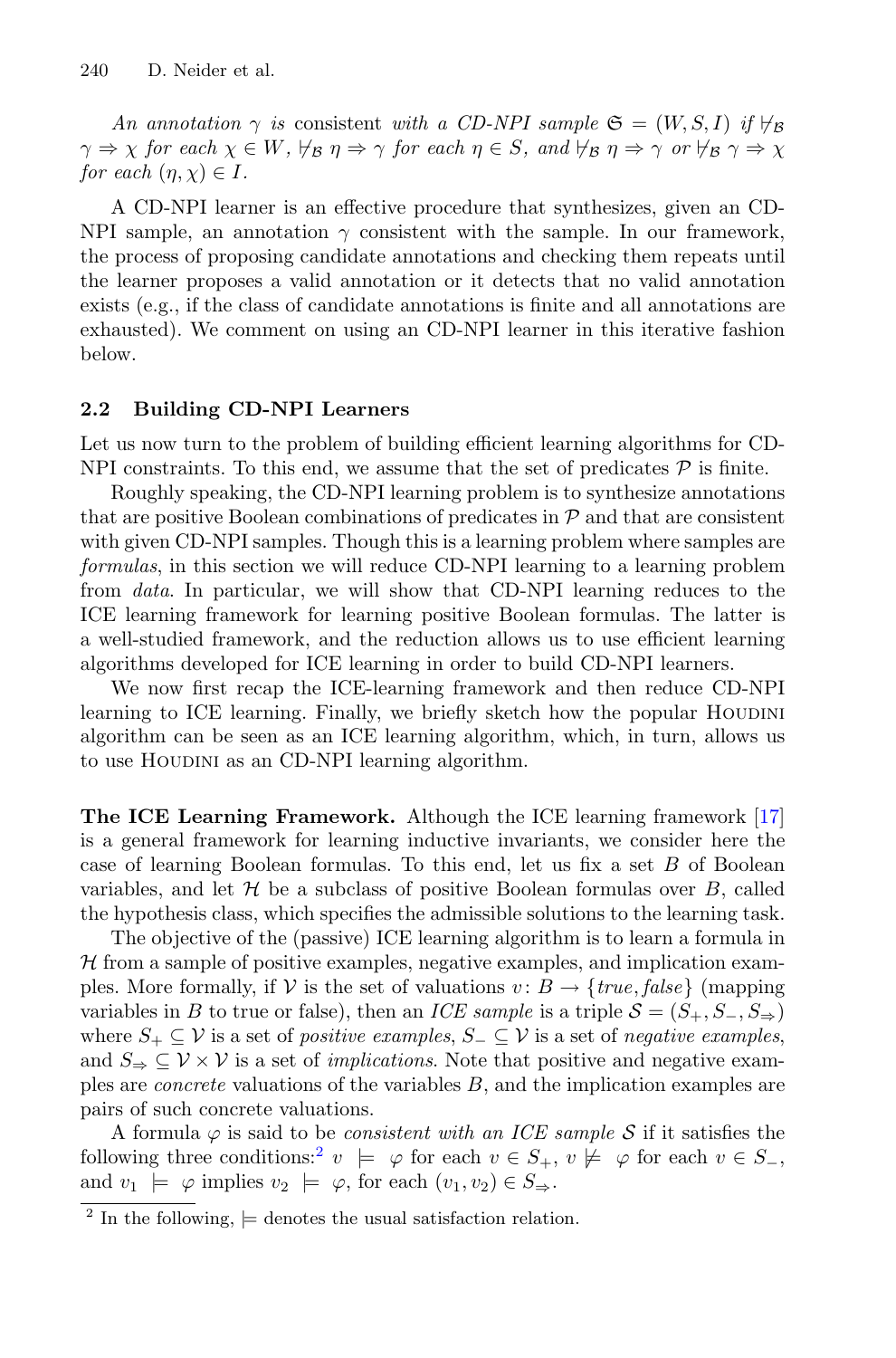In algorithmic learning theory, one distinguishes between *passive learning* and *iterative learning*. The former refers to a learning setting in which a learning algorithm is confronted with a finite set of data and has to learn a concept that is consistent with this data. Using our terminology, the *passive ICE learning problem* for a hypothesis class H is then *"given an ICE sample* S, *find a formula in* H *that is consistent with*  $S$ ". Recall that we here require the learner to learn positive Boolean formulas, which is slightly stricter than the original definition [\[17\]](#page-16-4).

Iterative learning, on the other hand, is the iteration of passive learning where new data is added to the sample from one iteration to the next. In a verification context, this new data is generated by the verification engine in response to incorrect annotations and used to guide the learning algorithm towards an annotation that is adequate to prove the program. To reduce our learning framework to ICE learning, it is therefore sufficient to reduce the (passive) CD-NPI learning problem described above to the passive ICE learning problem.

**Reduction of Passive CD-NPI Learning to Passive ICE Learning.** Let  $H$  be a subclass of positive Boolean formulas. We reduce the CD-NPI learning problem for  $H$  to the ICE learning problem for  $H$ . The main idea is to (a) treat each predicate  $p \in \mathcal{P}$  as a Boolean variable for the purpose of ICE learning and (b) to translate a CD-NPI sample G into an *equi-consistent* ICE sample  $\mathcal{S}_{\mathfrak{S}}$ , meaning that a positive Boolean formula is consistent with  $\mathfrak{S}$  if and only if it is consistent with  $S_{\mathfrak{S}}$ . Then, learning a consistent formula in the CD-NPI framework for the hypothesis class  $H$  reduces to learning consistent formulas in  $H$  in the ICE learning framework.

The following lemma will help translate between the two frameworks. Its proof is straightforward, and follows from the fact that for any *positive* formula  $\alpha$ , if a valuation v sets a larger subset of propositions to true than v' does and  $v' \models \alpha$ , then  $v \models \alpha$  as well.

<span id="page-9-0"></span>**Lemma 1.** *Let* v *be a valuation of* P *and* α *be a positive Boolean formula over* P*. Then, the following holds:*

 $-v$   $\models \alpha$  *if and only if*  $\models \beta$  ( $\bigwedge_{p|v(p)=true} p$ )  $\Rightarrow \alpha$  *(and, therefore,*  $v \not\models \alpha$  *if and only if*  $\nvdash_{\mathcal{B}} (\bigwedge_{p|v(p)=true} p) \Rightarrow \alpha).$  $- v \models \alpha \text{ if and only if } \forall \beta \alpha \Rightarrow (\bigvee_{p \mid v(p) = \text{false}} p).$ 

This motivates our translation, which relies on two functions,  $d$  and  $c$ . The function d translates a disjunction  $\bigvee J$ , where  $J \subseteq \mathcal{P}$  is a subset of propositions, into the valuation  $d(\bigvee J) = v$  with  $v(p) = false$  if and only if  $p \in J$ . The function c translates a conjunction  $\Lambda J$ , where  $J \subseteq \mathcal{P}$ , into the valuation  $c(\bigwedge J)=v$  with  $v(p)=true$  if and only if  $p\in J$ . By substituting v in Lemma [1](#page-9-0) with  $c(\bigwedge J)$  and  $d(\bigvee J)$ , respectively, one immediately obtains the following.

**Lemma 2.** Let  $J \subseteq \mathcal{P}$  and  $\alpha$  be a positive Boolean formula over  $\mathcal{P}$ . Then,  $the\ following\ holds: (a)\ c(\bigwedge J) \not\equiv \alpha\ \text{if and only if}\ \ \forall \beta\ \bigwedge J \Rightarrow \alpha,\ \text{and}\ (b)$  $d(\bigvee J) \models \alpha$  if and only if  $\forall_B \alpha \Rightarrow \bigvee J$ .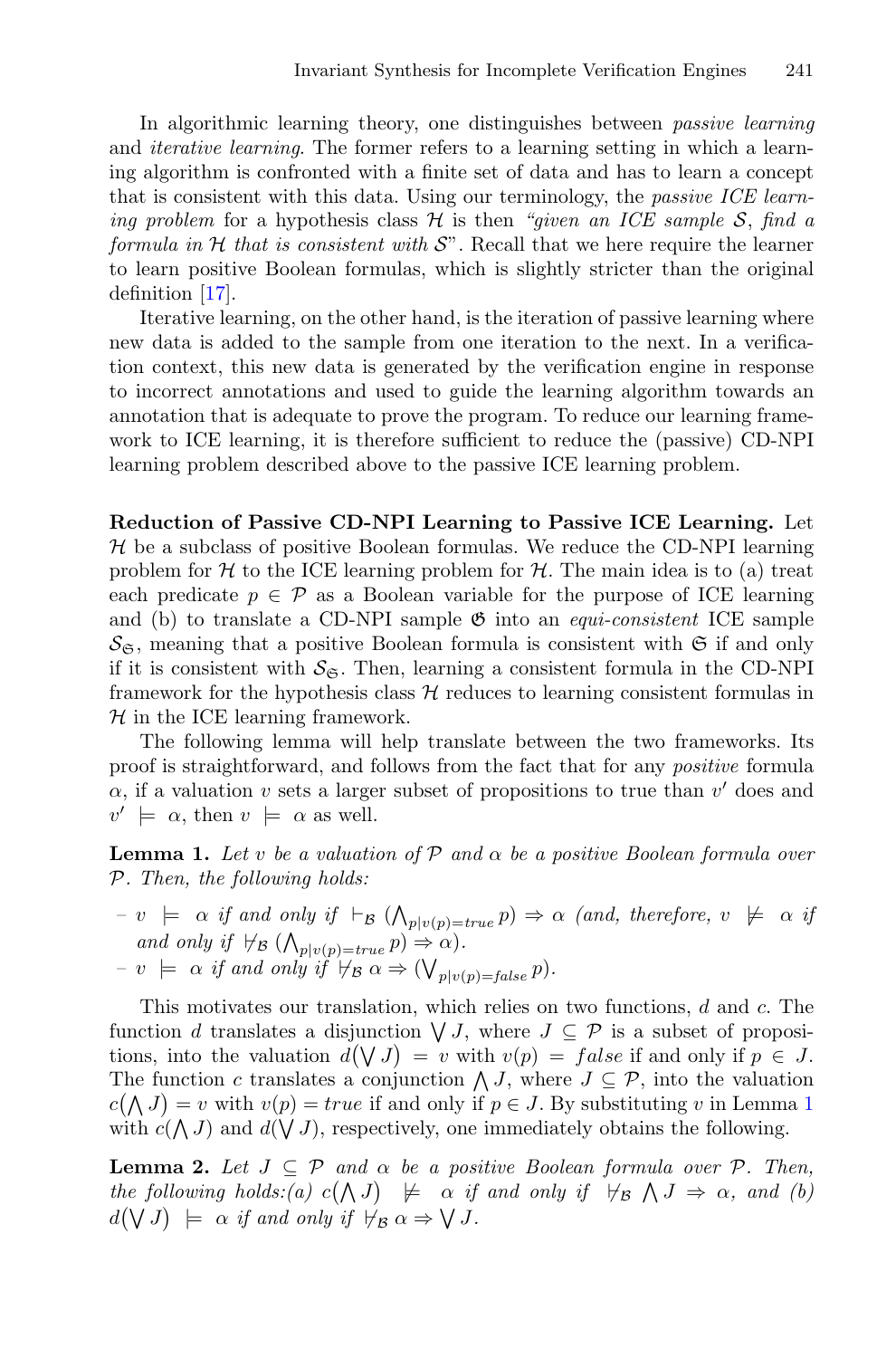<span id="page-10-1"></span>Based on the functions  $c$  and  $d$ , the translation of a CD-NPI sample into an equi-consistent ICE sample is as follows.

**Definition 3.** *Given a CD-NPI sample*  $\mathfrak{S} = (W, S, I)$ *, the ICE sample*  $\mathcal{S}_{\mathfrak{S}} =$  $(S_+, S_-, S_+)$  *is defined by*  $S_+ = \{d(\bigvee J) \mid \bigvee J \in W\}$ ,  $S_- = \{c(\bigwedge J) \mid \bigwedge J \in W\}$  $S$ , and  $S$   $\Rightarrow$   $\{ (c(\Lambda J_1), d(\Lambda J_2)) | (\Lambda J_1, \Lambda J_2) \in I \}.$ 

By virtue of the lemma above, we can now establish the correctness of the reduction from the CD-NPI learning problem to the ICE learning problem (a proof can be found in our extended paper [\[35\]](#page-17-8)).

**Theorem 1.** *Let*  $\mathfrak{S} = (W, S, I)$  *be a CD-NPI sample,*  $\mathcal{S}_{\mathfrak{S}} = (S_+, S_-, S_+)$  *the ICE sample as in Definition [3,](#page-10-1)* γ *a positive Boolean formula over* P*. Then,* γ *is consistent with*  $\mathfrak{S}$  *if and only if*  $\gamma$  *is consistent with*  $S_{\mathfrak{S}}$ *.* 

**ICE Learners for Boolean Formulas.** The reduction above allows us to use any ICE learning algorithm in the literature that synthesizes positive Boolean formulas. As we mentioned earlier, we can add the negations of predicates as first-class predicates, and hence synthesize invariants over the class of all Boolean combinations of a finite set of predicates as well.

The problem of passive ICE learning for one round, synthesizing a formula that satisfies the ICE sample, can usually be achieved efficiently and in a variety of ways. However, the crucial aspect is not the complexity of learning in one round, but the *number* of rounds it takes to converge to an adequate invariant that proves the program correct. When the set  $P$  of candidate predicates is large (hundreds in our experiments), since the number of Boolean formulas over P is doubly exponential in  $n = |\mathcal{P}|$ , building an effective learner is not easy. However, there is one class of formulas that are particularly amenable to efficient ICE learning—learning *conjunctions of predicates over* P. In this case, there are ICE learning algorithms that promise learning the invariant (provided one exists expressible as a conjunct over  $P$ ) in  $n + 1$  rounds. Note that this learning is essentially finding an invariant in a hypothesis class  $\mathcal H$  of size  $2^n$  in  $n+1$  rounds.

HOUDINI  $[14]$  $[14]$  is such a learning algorithm for conjunctive formulas. Though it is typically seen as a particular way to synthesize invariants, it is a prime example of an ICE learner for conjuncts, as described in the work by Garg et al. [\[17\]](#page-16-4). In fact, Houdini is similar to the classical PAC learning algorithm for conjunctions  $[26]$  $[26]$ , but extended to the ICE model. The time HOUDINI spends in each round is *polynomial* and in an iterative setting, is guaranteed to converge in at most  $n+1$  rounds or report that no conjunctive invariant over  $P$  exists. We use this ICE learner to build a CD-NPI learner for conjunctions.

#### <span id="page-10-0"></span>**2.3 Main Result**

<span id="page-10-2"></span>To state the main result of this paper, let us assume that the set  $P$  of predicates is finite. We comment on the case of infinitely many predicates below.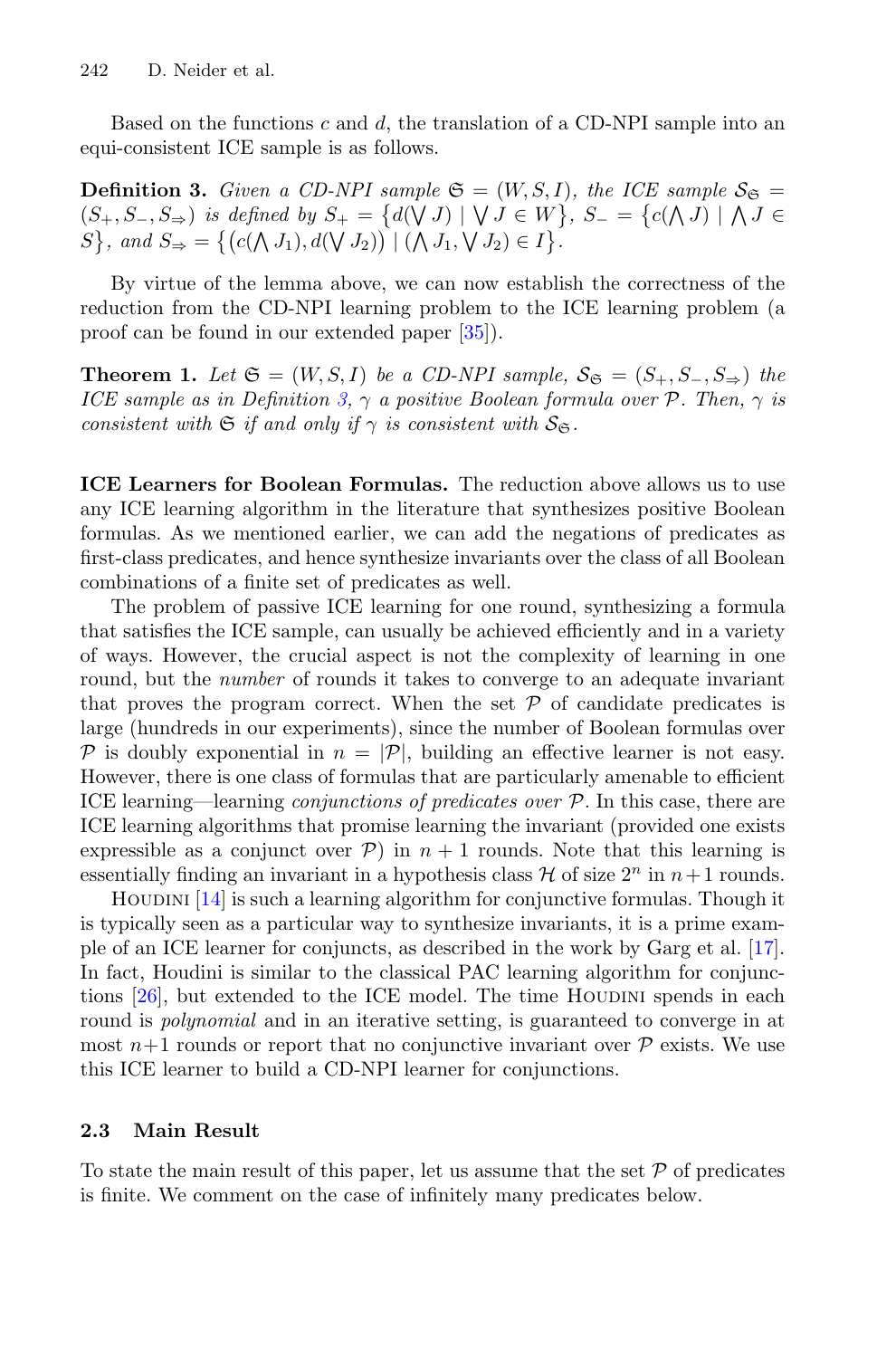**Theorem 2.** *Assume a normal verification engine for a program* P *to be given. Moreover, let* P *be a finite set of predicates over the variables in* P *and* H *a hypothesis class consisting of positive Boolean combinations of predicates in* P*. If there exists an annotation in* H *that the verification engine can use to prove* P *correct, then the CD-NPI framework described in Sect. [2.1](#page-5-0) is guaranteed to converge to such an annotation in finite time.*

The proof of Theorem [2](#page-10-2) can be found in our extended paper [\[35\]](#page-17-8). Under certain realistic assumptions on the CD-NPI learning algorithm, Theorem [2](#page-10-2) remains true even if the number of predicates is infinite. An example of such an assumption is that the learning algorithm always conjectures a smallest consistent annotation with respect to some fixed total order on  $H$ . In this case, one can show that such a learner will at some point have proposed all inadequate annotation up to the smallest annotation the verification engine can use to prove the program correct. It will then conjecture this annotation in the next iteration.

## **3 Application: Learning Invariants that Aid Natural Proofs for Heap Reasoning**

We now develop an instantiation of our learning framework for verification engines based on natural proofs for heap reasoning [\[39](#page-17-3),[41\]](#page-17-4).

**Background: Natural Proofs and Dryad** DRYAD [\[39](#page-17-3)[,41](#page-17-4)] is a dialect of separation logic that allows expressing second order properties using recursive functions and predicates. Dryad has a few restrictions, such as disallowing negations inside recursive definitions and in sub-formulas connected by spatial conjunc-tions (see [\[39\]](#page-17-3)). DRYAD is expressive enough to state a variety of data-structures (singly and doubly linked lists, sorted lists, binary search trees, AVL trees, maxheaps, treaps), recursive definitions over them that map to numbers (length, height, etc.), as well as data stored within the heap (the multiset of keys stored in lists, trees, etc.).

The technique of using natural proofs  $[39, 41]$  $[39, 41]$  is a sound but incomplete strategy for deciding satisfiability of Dryad formulas. The first step the natural proof verifier performs is to convert all predicates and functions in a DRYAD-annotated program to *classical logic*. This translation introduces *heaplets* (modeled as sets of locations) explicitly in the logic. Furthermore, it introduces assertions that demand that the accesses of each method are contained in the heaplet implicitly defined by its precondition (taking into account newly allocated or freed nodes), and that at the end of the program, the modified heaplet precisely matches the implicit heaplet defined by the post-condition.

The second step the natural proof verifier does is to perform *transformations* on the program and translate it to BOOGIE  $[14]$  $[14]$ , an intermediate verification language that handles proof obligations using automatic theorem provers (typically SMT solvers). VCDryad extends VCC [\[8](#page-15-1)] to perform several natural proof transformations on heap-manipulating C programs that essentially perform three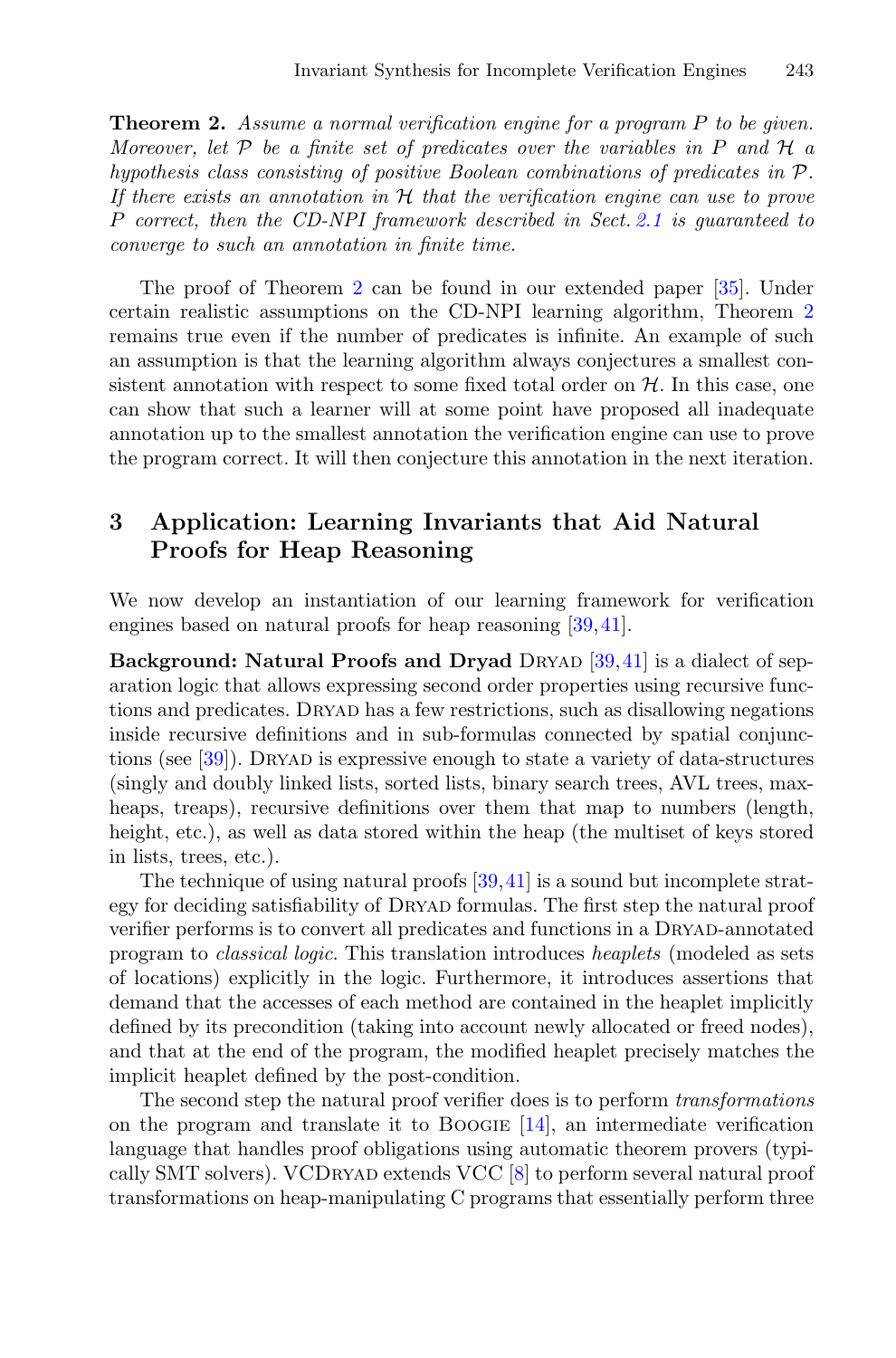tasks: (a) abstract all recursive definitions on the heap using uninterpreted functions but introduce finite-depth unfoldings of recursive definitions at every place in the code where locations are dereferenced, (b) model heaplets and other sets using a decidable theory of maps, (c) insert *frame reasoning* explicitly in the code that allows the verifier to derive that certain properties continue to hold across a heap update (or function call) using the heaplet that is modified.

The resulting program is a Boogie program with no recursive definitions, where all verification conditions are in decidable logics, and where the logic engine can return models when formulas are satisfiable. The program can be verified if supplied with correct inductive loop-invariants and adequate pre/post conditions. We refer the reader to [\[39,](#page-17-3)[41](#page-17-4)] for more details.

**Learning Heap Invariants.** We have implemented a prototype<sup>[3](#page-12-0)</sup> that consists of the entire VCDryad pipeline, which takes C programs annotated in Dryad and converts them to Boogie programs via the natural proof transformations described above. We then apply our transformation to the ICE learning framework and pair Boogie with an invariant synthesis engine that learns invariants over the space of conjuncts over a finite set of predicates; we describe below how these predicates are generated. After these transformations, Boogie satisfies the requirements on verification engines of our framework.

Given the DRYAD definitions of data structures, we automatically generate a set P of *predicates*, which serve as the basic building blocks of our invariants. The predicates are generated from generic templates, which are instantiated using all combinations of program variables that occur in the program being verified. We refer the reader to our extended paper [\[35](#page-17-8)] for a full description.

The templates define a fairly exhaustive set of predicates. These predicates include properties of the store (equality of pointer variables, equality and inequalities between integer variables, etc.), shape properties (singly and doubly linked lists and list segments, sorted lists, trees, BST, AVL, treaps, etc.), and recursive definitions that map data structures to numbers (keys/data stored in a structure, lengths of lists and list segments, height of trees) involving arithmetic relationships and set relationships. In addition, there are also predicates describing heaplets of various structures, involving set operations, disjointness, and equalities. The structures and predicates are extensible, of course.

The predicates are grouped into three categories, roughly in increasing complexity. Category 1 predicates involve shape-related properties, Category 2 involves properties related to the keys stored in the data-structure, and Category 3 predicates involve size-predicates on datastructures (lengths of lists and heights of trees). Given a program to verify and its annotations, we choose the category of predicates depending on whether the specification refers to shape only, shapes and keys, or shapes, keys, and sizes (choosing a category includes the predicates of lower category as well). Then, predicates are automatically

<span id="page-12-0"></span><sup>3</sup> This prototype as well as the benchmarks used to reproduce the results presented below are publicly available on figshare [\[36](#page-17-15)].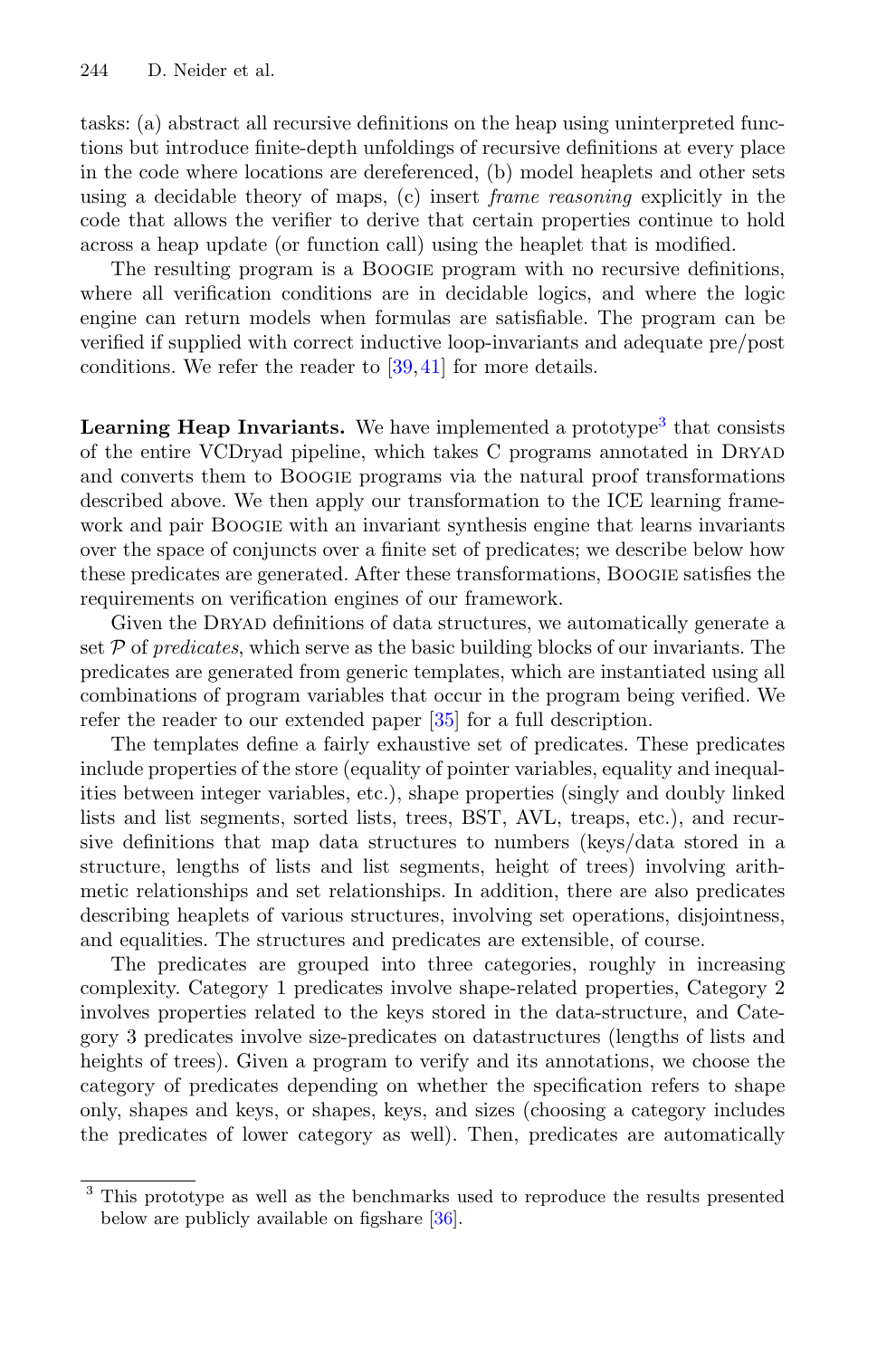generated by instantiating the templates with all (combinations of) program variables; this allows us to control the size of the set of predicates used.

**Evaluation.** We have evaluated our prototype on ten benchmark suits (82 routines in total) that contain standard algorithms on dynamic data structures, such as searching, inserting, or deleting items in lists and trees. These benchmarks were taken from the following sources: (1) GNU C Library(glibc) singly/sorted linked lists, (2) GNU C Library(glibc) doubly linked lists, (3) OpenBSD SysQueue, (4) GRASShopper [\[40\]](#page-17-16) singly linked lists, (5) GRASShopper [\[40](#page-17-16)] doubly linked lists, (6) GRASShopper [\[40](#page-17-16)] sorted linked lists,  $(7)$  VCDRYAD  $[39]$  $[39]$  sorted linked lists,  $(8)$  VCDRYAD  $[39]$  binary search trees, AVL trees, and treaps, (9) AFWP [\[23](#page-16-14)] singly/sorted linked lists, and (10) ExpressOS [\[31](#page-17-17)] MemoryRegion. The specifications for these programs are generally checks for their full functional correctness, such as preserving or altering shapes of data structures, inserting or deleting keys, filtering or finding elements, and sortedness of elements. The specifications hence involve separation logic with arithmetic as well as recursive definitions that compute numbers (like lengths and heights), data-aggregating recursive functions (such as multisets of keys stored in data-structures), and complex combinations of these properties (e.g., to specify binary search trees, AVL trees and treaps). All programs are annotated in Dryad, and checking validity of the resulting verification conditions is undecidable.

From these benchmark suites, we first picked all programs that contained iterative loops, *erased* the user-provided loop invariants, and used our framework to synthesize an adequate inductive invariant. We also selected some programs that were purely recursive, where the contract for the function had been strengthened to make the verification succeed. We *weakened* these contracts to only state the specification (typically by removing formulas in the post-conditions of recursively called functions) and introduced annotation holes instead. The goal was to synthesize strengthenings of these contracts that allow proving the program correct. We also chose five straight-line programs, deleted their post-conditions, and evaluated whether we can learn post-conditions for them. Since our conjunctive learner learns the strongest invariant expressible as a conjunct, we can use our framework to synthesize post-conditions as well.

After removing annotations from the benchmarks, we automatically inserted appropriate predicates over which to build invariants and contracts as described above. For all benchmark suits, conjunctions of these predicates were sufficient to prove the program correct.

**Experimental Results.** We performed all experiments in a virtual machine running Ubuntu 16.04.1 on a single core of an Intel Core i7-7820 HK 2.9 GHz CPU with 2 GB memory. The box plots in Fig. [2](#page-14-0) summarize the results of this empirical evaluation aggregated by benchmark suite, specifically the time required to verify the programs, the number of automatically inserted base predicates, and the number of iterations in the learning process (see our extended paper [\[35](#page-17-8)] for full details). Each box in the diagrams shows the lower and upper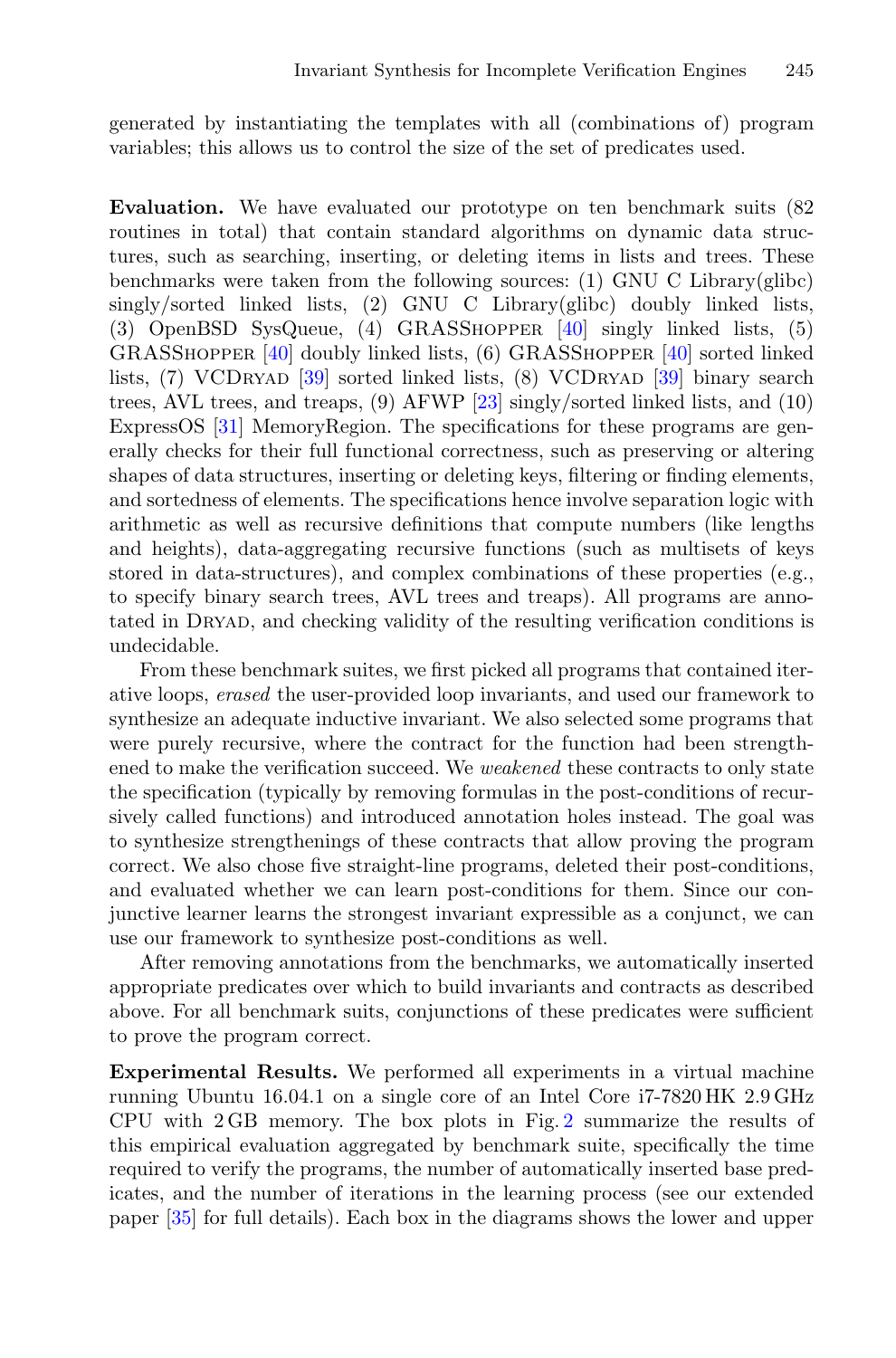

<span id="page-14-0"></span>**Fig. 2.** Experimental evaluation of our prototype. The numbers in italic brackets shows the total number or programs in the suite (first number) and the maximum predicate category used (second number).

quartile (left and right border of the box, respectively), the median (line within the box), as well as the minimum and maximum (left and right whisker, respectively).

Our prototype was successful in learning invariants and contracts for all 82 benchmarks. The fact that the median time for a great majority of benchmark suits is less than 10s shows that our technique is extremely effective in finding inductive Dryad invariants. We observe that despite many examples having hundreds of base predicates, which suggests a worst-case complexity of hundreds of iterations, the learner was able to learn with much fewer iterations and the number of predicates in the final invariant is small. This shows that non-provability information provides much more information than the worst-case suggests.

To the best of our knowledge, our prototype is the only tool currently able of fully automatically verifying this challenging benchmark set. We must emphasize, however, that there are subsets of our benchmarks that can be solved by reformulating verification in decidable fragments of separation logic studied we refer the reader to the related work in Sect. [1](#page-0-0) for a survey of such work. Our goal in this evaluation, however, is not to compete with other, mature tools on a subset of benchmarks, but to measure the efficacy of our proposed CD-NPI based invariant synthesis framework on the whole benchmark set.

### **4 Conclusions and Future Work**

We have presented a learning-based framework for invariant synthesis in the presence of sound but incomplete verification engines. To prove that our technique is effective in practice, we have implemented a prototype, based on the natural proofs verification engine, and demonstrated that this prototype can verify a large set of heap-manipulating programs against specifications expressed in an expressive and undecidable dialect of separation logic. We are not aware of any other technique that can handle this extremely challenging benchmark suite.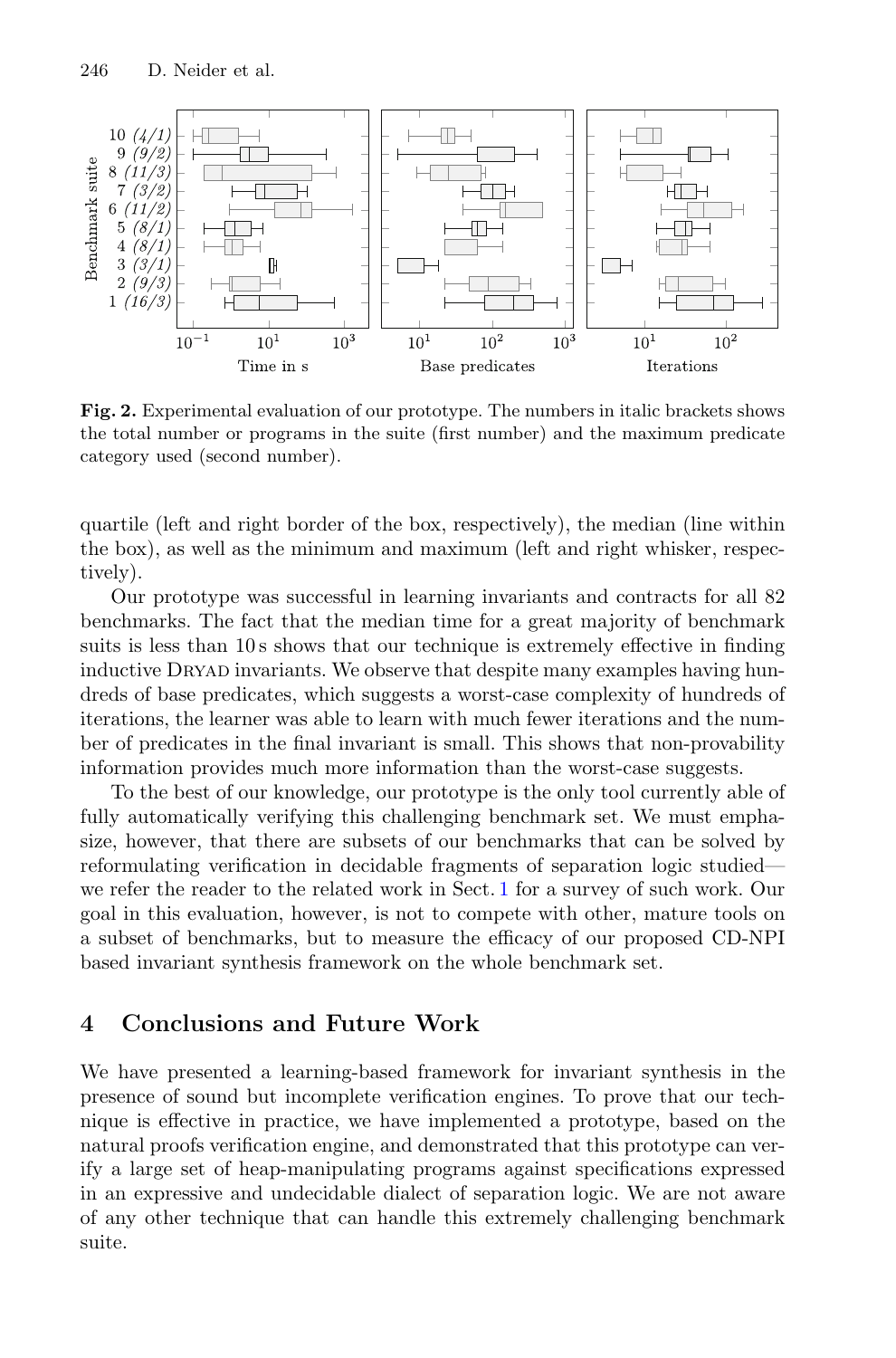Several future research directions are interesting. First, the framework we have developed is based on CEGIS where the invariant synthesizer synthesizes invariants using non-provability information but does not directly work on the program's structure. It would be interesting to extend white-box invariant generation techniques such as interpolation/IC3/PDR, working using  $\mathcal D$  (or  $\mathcal B$ ) abstractions of the program directly in order to synthesize invariants for them. Second, in the NPI learning framework we have put forth, it would be interesting to change the underlying logic of communication  $\beta$  to a richer logic, say the theory of arithmetic and uninterpreted functions; the challenge here would be to extract non-provability information from the models to the richer theory, and pairing them with synthesis engines that synthesize expressions against constraints in B. Finally, we think invariant learning should also include *experience* gained in verifying other programs in the past, both manually and automatically. A learning algorithm that combines logic-based synthesis with experience and priors gained from repositories of verified programs can be more effective.

**Data Availability Statement and Acknowledgments.** The prototype developed in this project as well as the benchmarks used to produce the results presented in this work are available in the figshare repository at [https://doi.org/10.6084/m9.figshare.](https://doi.org/10.6084/m9.figshare.5928094.v1) [5928094.v1.](https://doi.org/10.6084/m9.figshare.5928094.v1)

This material is based upon work supported by the National Science Foundation under Grants #1138994, and #1527395.

## **References**

- <span id="page-15-7"></span>1. Albargouthi, A., Berdine, J., Cook, B., Kincaid, Z.: Spatial interpolants. In: Vitek, J. (ed.) ESOP 2015. LNCS, vol. 9032, pp. 634–660. Springer, Heidelberg (2015). [https://doi.org/10.1007/978-3-662-46669-8](https://doi.org/10.1007/978-3-662-46669-8_26) 26
- <span id="page-15-4"></span>2. Ball, T., Majumdar, R., Millstein, T.D., Rajamani, S.K.: Automatic predicate abstraction of C programs. In: PLDI 2001, pp. 203–213 (2001)
- <span id="page-15-0"></span>3. Barnett, M., Chang, B.-Y.E., DeLine, R., Jacobs, B., Leino, K.R.M.: Boogie: a modular reusable verifier for object-oriented programs. In: de Boer, F.S., Bonsangue, M.M., Graf, S., de Roever, W.-P. (eds.) FMCO 2005. LNCS, vol. 4111, pp. 364–387. Springer, Heidelberg (2006). [https://doi.org/10.1007/11804192](https://doi.org/10.1007/11804192_17) 17
- <span id="page-15-3"></span>4. Bradley, A.R.: SAT-based model checking without unrolling. In: Jhala, R., Schmidt, D. (eds.) VMCAI 2011. LNCS, vol. 6538, pp. 70–87. Springer, Heidelberg (2011). [https://doi.org/10.1007/978-3-642-18275-4](https://doi.org/10.1007/978-3-642-18275-4_7) 7
- <span id="page-15-6"></span>5. Calcagno, C., Distefano, D., O'Hearn, P.W., Yang, H.: Compositional shape analysis by means of bi-abduction. J. ACM **58**(6), 26 (2011)
- <span id="page-15-5"></span>6. Chin, W.N., David, C., Nguyen, H.H., Qin, S.: Automated verification of shape, size and bag properties via user-defined predicates in separation logic. Sci. Comput. Program. **77**(9), 1006–1036 (2012)
- <span id="page-15-2"></span>7. Chu, D., Jaffar, J., Trinh, M.: Automatic induction proofs of data-structures in imperative programs. In: PLDI 2015, pp. 457–466. ACM (2015)
- <span id="page-15-1"></span>8. Cohen, E., Dahlweid, M., Hillebrand, M., Leinenbach, D., Moskal, M., Santen, T., Schulte, W., Tobies, S.: VCC: a practical system for verifying concurrent C. In: Berghofer, S., Nipkow, T., Urban, C., Wenzel, M. (eds.) TPHOLs 2009. LNCS, vol. 5674, pp. 23–42. Springer, Heidelberg (2009). [https://doi.org/10.1007/978-3-](https://doi.org/10.1007/978-3-642-03359-9_2) [642-03359-9](https://doi.org/10.1007/978-3-642-03359-9_2) 2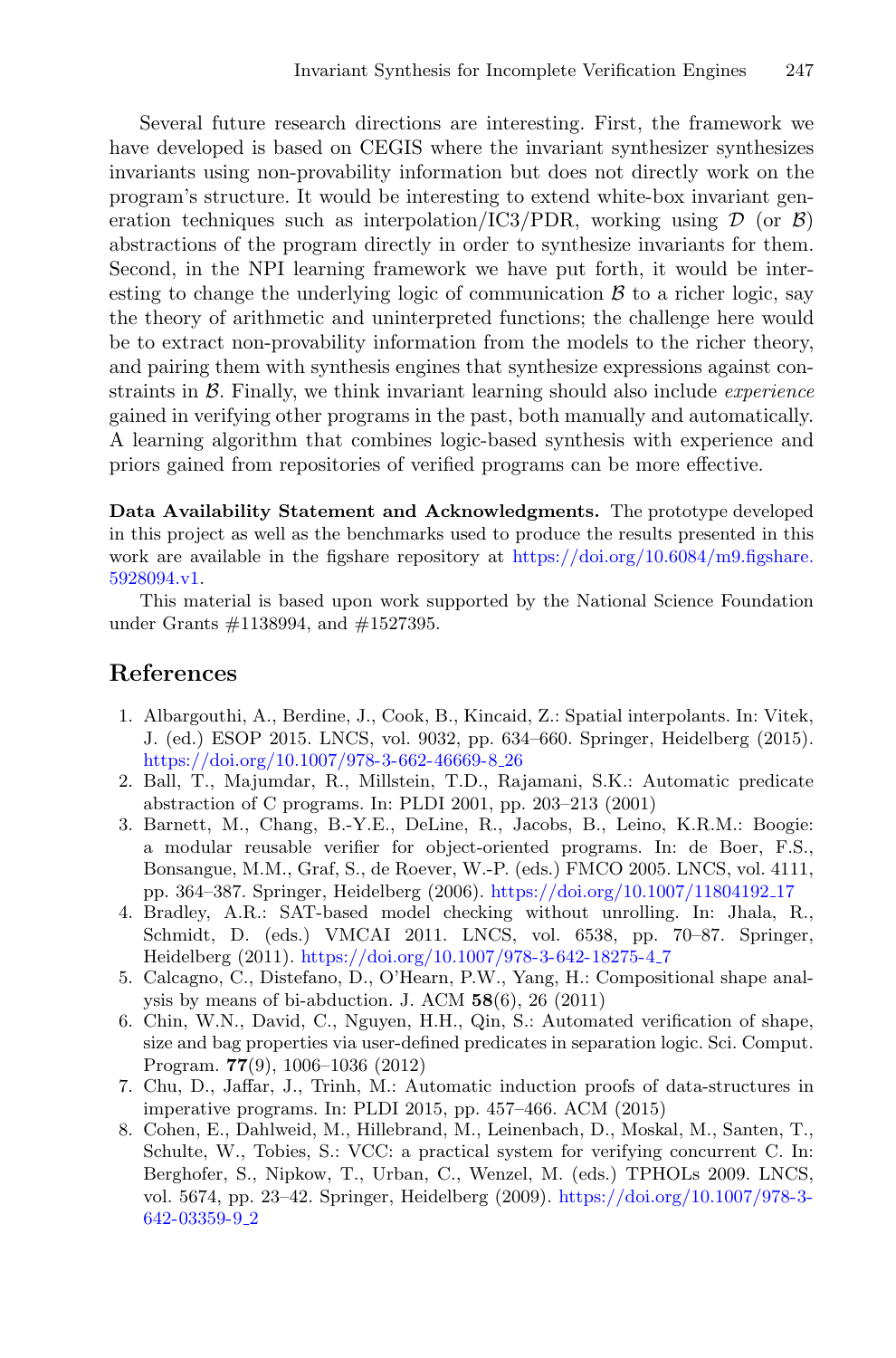- <span id="page-16-9"></span>9. Colón, M.A., Sankaranarayanan, S., Sipma, H.B.: Linear invariant generation using non-linear constraint solving. In: Hunt, W.A., Somenzi, F. (eds.) CAV 2003. LNCS, vol. 2725, pp. 420–432. Springer, Heidelberg (2003). [https://doi.org/10.1007/978-](https://doi.org/10.1007/978-3-540-45069-6_39) [3-540-45069-6](https://doi.org/10.1007/978-3-540-45069-6_39) 39
- <span id="page-16-7"></span>10. Cousot, P., Cousot, R.: Abstract interpretation: a unified lattice model for static analysis of programs by construction or approximation of fixpoints. In: POPL 1977, pp. 238–252. ACM Press (1977)
- <span id="page-16-8"></span>11. Dillig, I., Dillig, T., Li, B., McMillan, K.L.: Inductive invariant generation via abductive inference. In: OOPSLA 2013, pp. 443–456 (2013)
- <span id="page-16-3"></span>12. Een, N., Mishchenko, A., Brayton, R.: Efficient implementation of property directed reachability. In: FMCAD 2011, pp. 125–134. FMCAD Inc (2011)
- <span id="page-16-12"></span>13. Ernst, M.D., Czeisler, A., Griswold, W.G., Notkin, D.: Quickly detecting relevant program invariants. In: ICSE 2000, pp. 449–458. ACM Press (2000)
- <span id="page-16-6"></span>14. Flanagan, C., Leino, K.R.M.: Houdini, an annotation assistant for ESC/Java. In: Oliveira, J.N., Zave, P. (eds.) FME 2001. LNCS, vol. 2021, pp. 500–517. Springer, Heidelberg (2001). [https://doi.org/10.1007/3-540-45251-6](https://doi.org/10.1007/3-540-45251-6_29) 29
- <span id="page-16-0"></span>15. Floyd, R.W.: Assigning meanings to programs. In: Schwartz, J.T. (ed.) Proceedings of a Symposium on Applied Mathematics. Mathematical Aspects of Computer Science, vol. 19, pp. 19–31. American Mathematical Society (1967)
- <span id="page-16-13"></span>16. Garg, P., Löding, C., Madhusudan, P., Neider, D.: Learning universally quantified invariants of linear data structures. In: Sharygina, N., Veith, H. (eds.) CAV 2013. LNCS, vol. 8044, pp. 813–829. Springer, Heidelberg (2013). [https://doi.org/10.](https://doi.org/10.1007/978-3-642-39799-8_57) [1007/978-3-642-39799-8](https://doi.org/10.1007/978-3-642-39799-8_57) 57
- <span id="page-16-4"></span>17. Garg, P., Löding, C., Madhusudan, P., Neider, D.: ICE: a robust framework for learning invariants. In: Biere, A., Bloem, R. (eds.) CAV 2014. LNCS, vol. 8559, pp. 69–87. Springer, Cham (2014). [https://doi.org/10.1007/978-3-319-08867-9](https://doi.org/10.1007/978-3-319-08867-9_5) 5
- <span id="page-16-5"></span>18. Garg, P., Madhusudan, P., Neider, D., Roth, D.: Learning invariants using decision trees and implication counterexamples. In: POPL 2016, pp. 499–512 (2016)
- <span id="page-16-2"></span>19. Ge, Y., de Moura, L.: Complete instantiation for quantified formulas in satisfiabiliby modulo theories. In: Bouajjani, A., Maler, O. (eds.) CAV 2009. LNCS, vol. 5643, pp. 306–320. Springer, Heidelberg (2009). [https://doi.org/10.1007/978-](https://doi.org/10.1007/978-3-642-02658-4_25) [3-642-02658-4](https://doi.org/10.1007/978-3-642-02658-4_25) 25
- <span id="page-16-10"></span>20. Gulwani, S., Srivastava, S., Venkatesan, R.: Program analysis as constraint solving. In: PLDI 2008, pp. 281–292. ACM (2008)
- <span id="page-16-11"></span>21. Gupta, A., Rybalchenko, A.: InvGen: an efficient invariant generator. In: Bouajjani, A., Maler, O. (eds.) CAV 2009. LNCS, vol. 5643, pp. 634–640. Springer, Heidelberg (2009). [https://doi.org/10.1007/978-3-642-02658-4](https://doi.org/10.1007/978-3-642-02658-4_48) 48
- <span id="page-16-1"></span>22. Hoare, C.A.R.: An axiomatic basis for computer programming. Commun. ACM **12**(10), 576–580 (1969)
- <span id="page-16-14"></span>23. Itzhaky, S., Banerjee, A., Immerman, N., Nanevski, A., Sagiv, M.: Effectivelypropositional reasoning about reachability in linked data structures. In: Sharygina, N., Veith, H. (eds.) CAV 2013. LNCS, vol. 8044, pp. 756–772. Springer, Heidelberg  $(2013)$ . [https://doi.org/10.1007/978-3-642-39799-8](https://doi.org/10.1007/978-3-642-39799-8_53)<sub>-53</sub>
- <span id="page-16-15"></span>24. Itzhaky, S., Bjørner, N., Reps, T., Sagiv, M., Thakur, A.: Property-directed shape analysis. In: Biere, A., Bloem, R. (eds.) CAV 2014. LNCS, vol. 8559, pp. 35–51. Springer, Cham (2014). [https://doi.org/10.1007/978-3-319-08867-9](https://doi.org/10.1007/978-3-319-08867-9_3) 3
- <span id="page-16-16"></span>25. Karbyshev, A., Bjørner, N., Itzhaky, S., Rinetzky, N., Shoham, S.: Propertydirected inference of universal invariants or proving their absence. In: Kroening, D., Păsăreanu, C.S. (eds.) CAV 2015. LNCS, vol. 9206, pp. 583–602. Springer, Cham (2015). [https://doi.org/10.1007/978-3-319-21690-4](https://doi.org/10.1007/978-3-319-21690-4_40) 40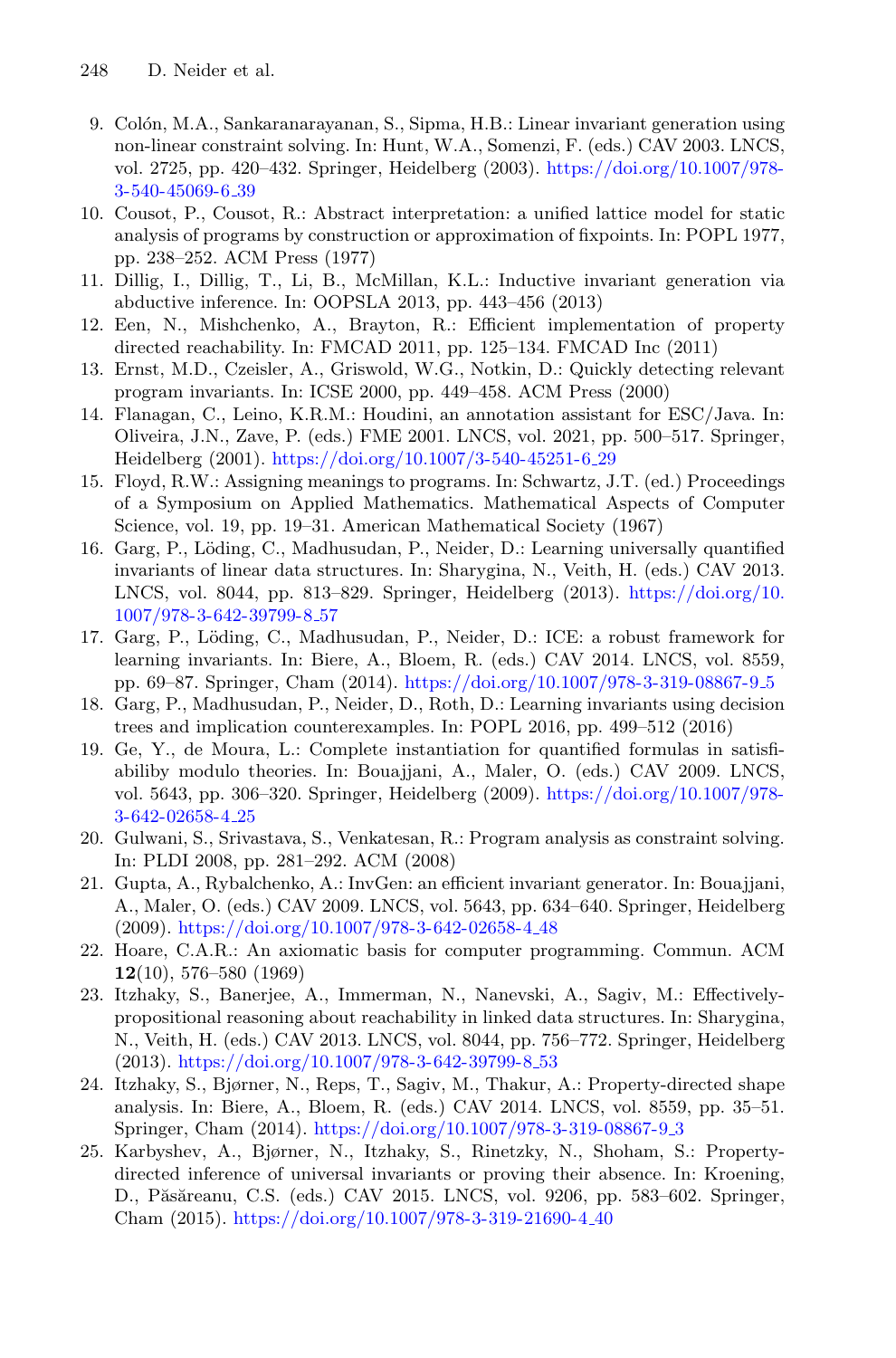- <span id="page-17-14"></span>26. Kearns, M.J., Vazirani, U.V.: An Introduction to Computational Learning Theory. MIT Press, Cambridge (1994)
- <span id="page-17-6"></span>27. Krishna, S., Puhrsch, C., Wies, T.: Learning invariants using decision trees. CoRR abs/1501.04725 (2015)
- <span id="page-17-11"></span>28. Le, Q.L., Gherghina, C., Qin, S., Chin, W.-N.: Shape analysis via second-order biabduction. In: Biere, A., Bloem, R. (eds.) CAV 2014. LNCS, vol. 8559, pp. 52–68. Springer, Cham (2014). [https://doi.org/10.1007/978-3-319-08867-9](https://doi.org/10.1007/978-3-319-08867-9_4) 4
- <span id="page-17-1"></span>29. Leino, K.R.M.: Dafny: an automatic program verifier for functional correctness. In: Clarke, E.M., Voronkov, A. (eds.) LPAR 2010. LNCS (LNAI), vol. 6355, pp. 348–370. Springer, Heidelberg (2010). [https://doi.org/10.1007/978-3-642-17511-](https://doi.org/10.1007/978-3-642-17511-4_20) 4 [20](https://doi.org/10.1007/978-3-642-17511-4_20)
- <span id="page-17-2"></span>30. Löding, C., Madhusudan, P., Peña, L.: Foundations for natural proofs and quantifier instantiation. PACMPL **2**(POPL), 10:1–10:30 (2018). [http://doi.acm.org/10.](http://doi.acm.org/10.1145/3158098) [1145/3158098](http://doi.acm.org/10.1145/3158098)
- <span id="page-17-17"></span>31. Mai, H., Pek, E., Xue, H., King, S.T., Madhusudan, P.: Verifying security invariants in expressos. In: ASPLOS 2013, pp. 293–304. ACM (2013)
- <span id="page-17-5"></span>32. McMillan, K.L.: Interpolation and SAT-based model checking. In: Hunt, W.A., Somenzi, F. (eds.) CAV 2003. LNCS, vol. 2725, pp. 1–13. Springer, Heidelberg (2003). [https://doi.org/10.1007/978-3-540-45069-6](https://doi.org/10.1007/978-3-540-45069-6_1) 1
- <span id="page-17-13"></span>33. de Moura, L., Bjørner, N.: Efficient E-matching for SMT solvers. In: Pfenning, F. (ed.) CADE 2007. LNCS (LNAI), vol. 4603, pp. 183–198. Springer, Heidelberg (2007). [https://doi.org/10.1007/978-3-540-73595-3](https://doi.org/10.1007/978-3-540-73595-3_13) 13
- <span id="page-17-0"></span>34. de Moura, L., Bjørner, N.: Z3: an efficient SMT solver. In: Ramakrishnan, C.R., Rehof, J. (eds.) TACAS 2008. LNCS, vol. 4963, pp. 337–340. Springer, Heidelberg (2008). [https://doi.org/10.1007/978-3-540-78800-3](https://doi.org/10.1007/978-3-540-78800-3_24) 24
- <span id="page-17-8"></span>35. Neider, D., Garg, P., Madhusudan, P., Saha, S., Park, D.: Invariant synthesis for incomplete verification engines. CoRR abs/1712.05581 (2017). [https://arxiv.org/](https://arxiv.org/abs/1712.05581) [abs/1712.05581](https://arxiv.org/abs/1712.05581)
- <span id="page-17-15"></span>36. Neider, D., Garg, P., Madhusudan, P., Saha, S., Park, D.: Prototype and benchmarks for "invariant synthesis for incomplete verification engines", February 2018. <https://doi.org/10.6084/m9.figshare.5928094.v1>
- <span id="page-17-9"></span>37. Padhi, S., Sharma, R., Millstein, T.D.: Data-driven precondition inference with learned features. In: PLDI 2016, pp. 42–56 (2016)
- <span id="page-17-10"></span>38. Pavlinovic, Z., Lal, A., Sharma, R.: Inferring annotations for device drivers from verification histories. In: ASE 2016, pp. 450–460 (2016)
- <span id="page-17-3"></span>39. Pek, E., Qiu, X., Madhusudan, P.: Natural proofs for data structure manipulation in C using separation logic. In: PLDI 2014, p. 46. ACM (2014)
- <span id="page-17-16"></span>40. Piskac, R., Wies, T., Zufferey, D.: Automating separation logic using SMT. In: Sharygina, N., Veith, H. (eds.) CAV 2013. LNCS, vol. 8044, pp. 773–789. Springer, Heidelberg (2013). [https://doi.org/10.1007/978-3-642-39799-8](https://doi.org/10.1007/978-3-642-39799-8_54) 54
- <span id="page-17-4"></span>41. Qiu, X., Garg, P., Stefanescu, A., Madhusudan, P.: Natural proofs for structure, data, and separation. In: PLDI 2013, pp. 231–242. ACM (2013)
- <span id="page-17-12"></span>42. Sagiv, M., Reps, T., Wilhelm, R.: Parametric shape analysis via 3-valued logic. In: POPL 1999, pp. 105–118. ACM (1999)
- <span id="page-17-7"></span>43. Sharma, R., Aiken, A.: From invariant checking to invariant inference using randomized search. In: Biere, A., Bloem, R. (eds.) CAV 2014. LNCS, vol. 8559, pp. 88–105. Springer, Cham (2014). [https://doi.org/10.1007/978-3-319-08867-9](https://doi.org/10.1007/978-3-319-08867-9_6) 6
- 44. Sharma, R., Gupta, S., Hariharan, B., Aiken, A., Liang, P., Nori, A.V.: A data driven approach for algebraic loop invariants. In: Felleisen, M., Gardner, P. (eds.) ESOP 2013. LNCS, vol. 7792, pp. 574–592. Springer, Heidelberg (2013). [https://](https://doi.org/10.1007/978-3-642-37036-6_31) [doi.org/10.1007/978-3-642-37036-6](https://doi.org/10.1007/978-3-642-37036-6_31) 31